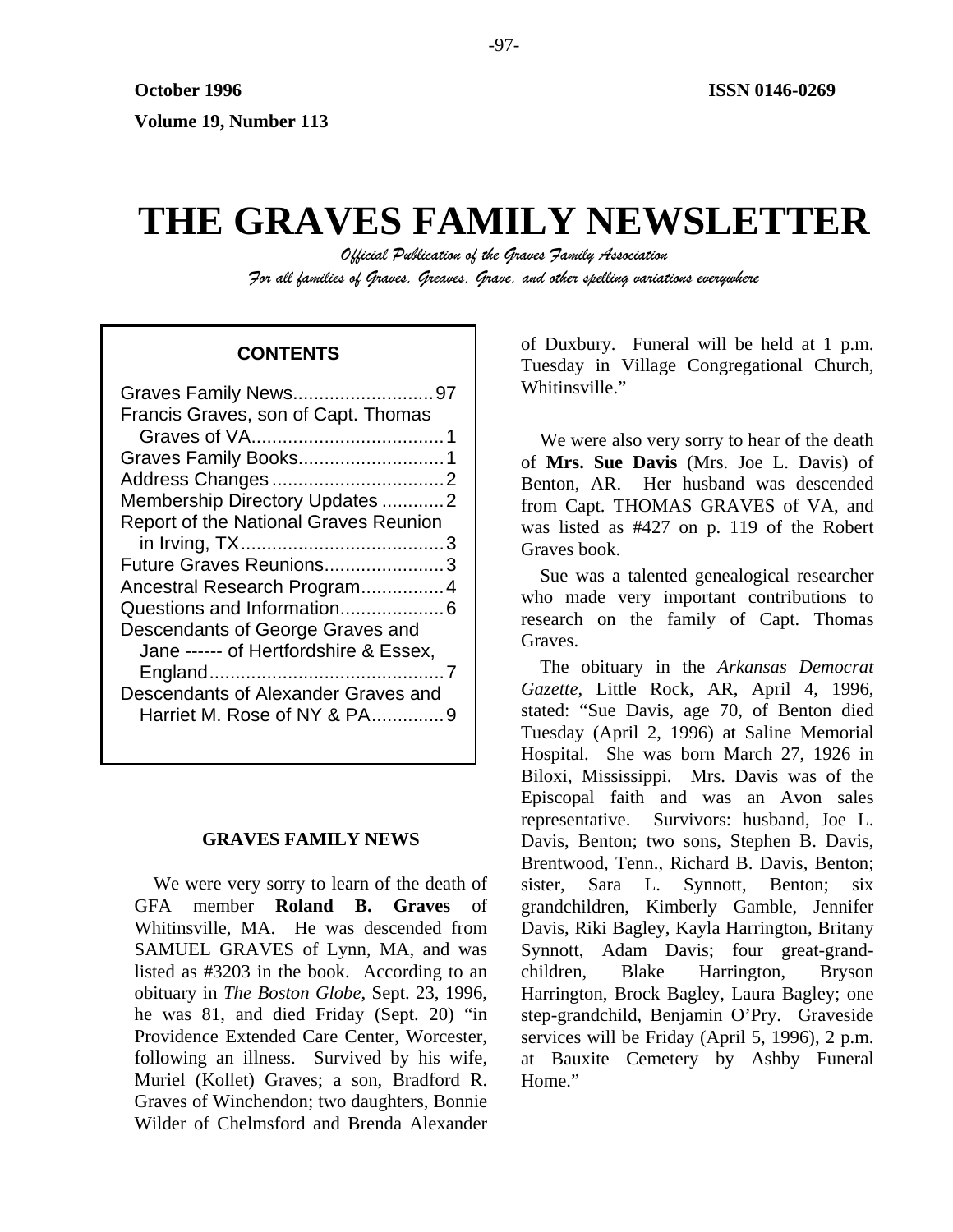We were sorry to receive the following brief notice of the death of another GFA member. "Husband W. Brewer, and the family of **Eleanor D. Grant**, announce with sadness Eleanor's death on Saturday, July 27, 1996."

Eleanor and her husband resided at 11101 Briarwood Terrace NE, Albuquerque, NM 87111. He is descended from Rear Adm. THOMAS GRAVES of Charlestown, MA.

Earl and Olivelle Graves, 404 South 79th St. West, Muskogee, OK 74401-8593, sent the information that their daughter, **Valerie Olivelle Graves** of Muskogee, married Gary Bullard on June 8, 1996 at St. Paul Methodist Church in Muskogee.

Also, they have a new grandson. Dr. and Mrs. Gregory R. Graves of Santa Barbara announced the birth of their first child,

**Memberships:** 

**Regular (U.S. & Canada) \$20/year Other countries (air mail) \$30/year Sustaining \$40/year Life (U.S./Canada, 62 and older) \$600 one time Foreign memberships must be paid by money order in U.S. dollars. All back issues (1976 present) are available at current price.** 

**Newsletter only available to individuals as part of Graves Family Association membership. No charge for queries.** 

**Published by:** 

**THE GRAVES FAMILY ASSOCIATION 261 South St., Wrentham, MA 02093 Internet Home Page: http://www.andrews.edu/~calkins/gravesfa.html** 

**Newsletter Editor: Kenneth Vance Graves (508)384-8084 Internet: kgraves239@aol.com** 

**Treasurer: Elaine Tobias, Overland Park, KS Director, On-line Computer Help: H. W. ("Bud") Graves, Veradale, WA Internet: dfrh81a@prodigy.com Director, Internet Home Page: Keith G. Calkins, Berrien Springs, MI Internet: calkins@andrews.edu**

**William Moore Graves**, born July 14, 1996 in Santa Barbara.

## **FRANCIS GRAVES, SON OF CAPT. THOMAS GRAVES**

There have been a couple of articles in the newsletter discussing the question of whether Francis Graves was a son of Capt. Thomas Graves of VA, or perhaps a son of a mysterious Richard Graves, and whether the child of Capt. Thomas Graves was actually a daughter, Frances Graves. The articles were on p. 23, 1995 GFNL, and pp.104-106, 1995 GFNL.

Mr. Richard W. Kesler, P.O. Box 906, Pinehurst, NC 28374-0906, has been conducting extensive research into this issue and is now convinced that **there is sufficient evidence to accept Francis Graves as a son of Capt. Thomas Graves**. His analysis of this is below.

An article prepared by the writer was published in the October 1995 issue of *The Graves Family Newsletter*. The article suggested that credible evidence exists to support Mrs. Mason Jones' hypothesis that Francis Graves was daughter rather than son of Capt. Thomas Graves.

If attention is focused only on 10, 25, 26, 27, 30, 32, 33 and 34 below, one might conclude that the same 200 acre tract of land was involved in each instance, that the Francis Trewett of 26, 27 and 32 below was the Orphan Francis Graves of 25 below, and that the orphan was therefore daughter rather than son of Capt. Thomas Graves. Before reaching these conclusions, however, we should examine carefully all other evidence available to us. Such a careful examination has led the writer to believe that Francis Graves was son of Capt. Thomas Graves just as several published sources unanimously say that he was.

The writer and others have qualified their line of descent from Capt. Thomas Graves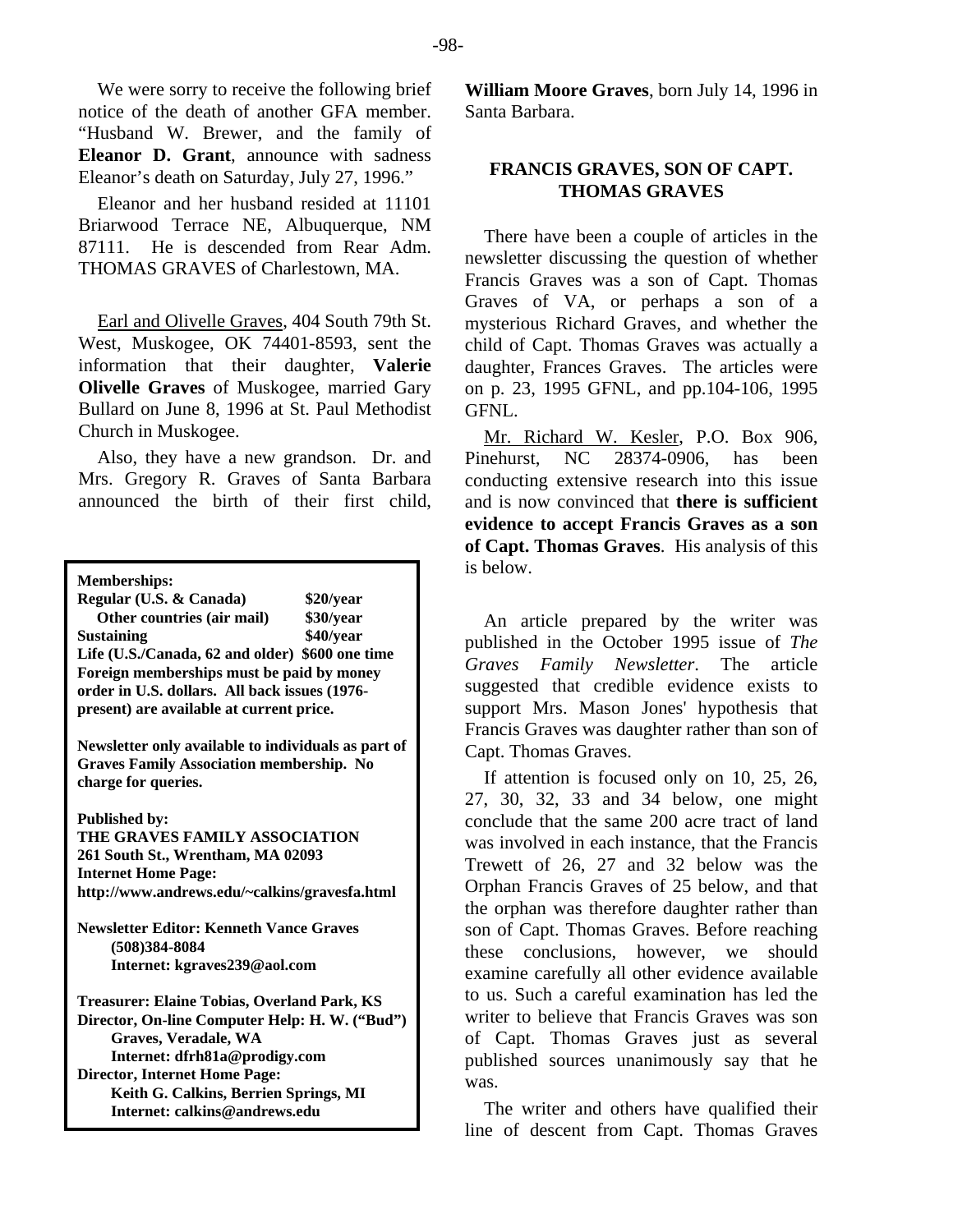through his presumed son Francis Graves with the Jamestowne Society. That organization's requirements for documentation are quite strict. The writer has also joined the Order of Descendants of Ancient Planters on this line. From the information presented herein, the writer does not find justification for disqualify this line with either organization.

The available evidence follows.

- 1) Thomas Graves came to Virginia in the "Mary and Margaret" and was listed among those arriving in the second supply, 1608 (APP325)
- 2) At some time following his arrival [possibly around 1609], while on an exploring expedition with Captain John Smith, he was captured by the Indians and was rescued by Ensign Thomas Savage (APP325, 15W[2]385 & Wise28)
- 3) About June of 1618, Capt. Graves, an ancient officer of the Company, was placed in charge of Smythe's Hundred (APP326 & 15W[2]385)
- 4) Capt. Thomas Graves was a member of the First Legislative Assembly in America for Smythe's Hundred when they met at Jamestown, 30 Jul 1619 (2V60 & 15W[2]385)
- 5) At a Quarter Court held for Virginia on 20 Nov 1622, a patent for land was received by Thomas Graves of Doublin in the Realme of Ireland, Gent., for agreeing to transport 100 persons to VA (2Kingsbury132, APP326 & 15W[2]386)
- 6) On the 16 Feb 1623 "Lists of the Livinge & Dead in Virginia at the Eastern Shore", Thomas Graves was listed (APP68-71, 15W[2]386 & Wise37)
- 7) On 8 Feb 1624, Capt. Graves was questioned before the General Court of Colonial Virginia (15W[2]386)
- 8) On 11 Jan 1626, Capt. Tho. Graves was living in Virginia (15W[2]386)
- 9) On 8 Feb 1627, Capt. Thomas Graves was appointed commander of the "Plantation of Accawmacke" (APP326 & 15W[2]387)
- 10) On 14 Mar 1628, Capt. Thomas Graves was granted "... two hundred acres of Land

as his first divident and on a second division to be augmented and doubled to him and his said heires and assignes when hee or they shall sufficiently haue peopled and planted the land situate and lying on the Eastern side of the shoare of the bay of Chesepeiake and abutting Southerly on land of Capt Henry Fleet and thence extending Northerly along the bankes by the water side one hundred poles Westerly upon the said Bay and Easterly directly striking into the maine Woods ...", "... Yeilding and paying for every fifty acres of land herein by these presents given and graunted yearly at the feast of St Michaell the Archangell the fee rent of one shilling Provided alwaies that if the said Thomas Graies his heires or assignes doe not plante and seate upon the said lands within the time and course of three years now next ensuing the date hereof That the it shall and may be lawfull for any Adventurer or planter to make Choice of and seat upon the same ...", by virtue of his adventure of 25 Pounds paid to the Virginia Company - Patent Book No. 1, Part I, p. 72 (1C&P13, APP326 & 15W[2]387)

- 11) On 24 Mar 1629/30, Capt. Thomas Graies was one of seven persons chosen to oversee the construction of a fort at Poynt Comfort (15W[2]388)
- 12) Capt. Thomas Graves was Burgess for Accomac in 1629/30 and 1632 (2V70, 15W[2]388 & Wise343)
- 13) In November, 1631, Col. William Claiborne was recorded as purchasing from Captain Thomas Graves 2 lb. of powder for 5 shillings (15W[2]388)
- 14) On 7 Jan 1632, Capt. Thomas Graves headed the list of Commissioners [Justices] at the first extant court of record held for Acchawmacke (APP326 & Wise43)
- 15) On 9 Feb 1635, Hannah Scarbrough of Accomac, widow, sold to Captain Thomas Graves, Esq., one cow and calf (15W[2]388)
- 16) At Court held at Accawmacke 14 Sep 1635, Captain Thomas Graves was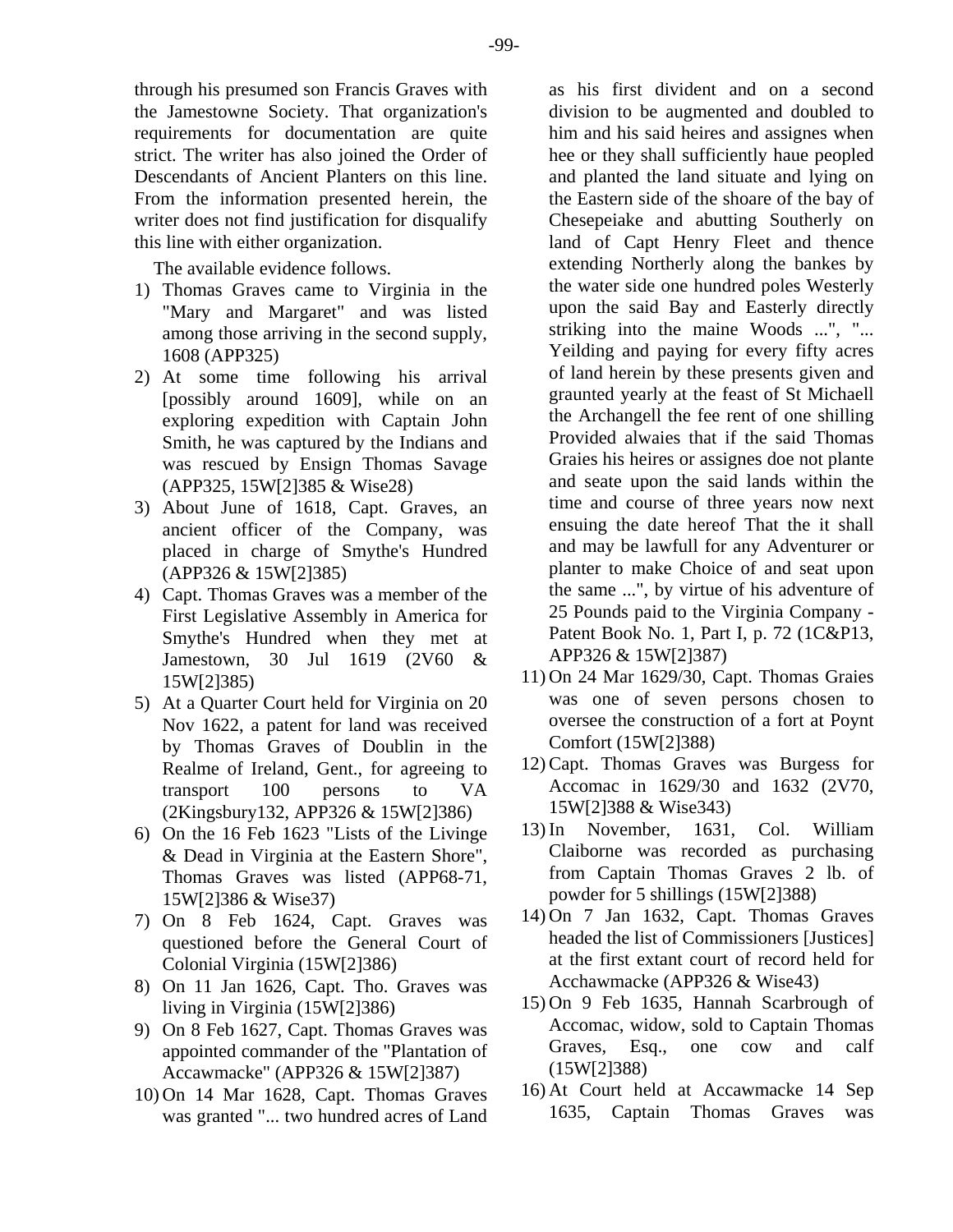appointed one of the first vestrymen of Hungar's Parish, and he attended the first meeting of the vestry on 29 Sep 1635 (APP326, 15W[2]388, 1Ames43 & Wise257)

- 17) In Nov 1635, Capt. Thomas Graves witnessed a deed in Accawmack Co. (APP326 & 15W[2]389)
- 18) On 28 Nov 1635, Capt. Thomas Purifye (Purefoy), Esqr. received 100 acs. Eliz. Citty Co., due by assignment from Capt. Thomas Graves as by order of court 29 Feb 1631, to whom it was due as his pers. divident as being an Ancient Planter (1C&P36)
- 19) At court held at Accawmack on 5 Jan 1635/6, a suit was entered against a "servant to Mrs. Graves" (APP326 & 1Ames47)
- 20) On 20 May 1636, reference was made to the land of Mrs. Graves (15W[2]389)
- 21) On 10 Jul 1637, William Cotton, Clerke, patented 350 acs., bet. two maine branches of Hungars Cr., 100 acs. for his own and the per. adv. of his wife, Ann Graves & 250 acs. for trans. of 5 pers. (1C&P59, Wise263 & APP327)
- 22) On 9 Aug 1637, John Graves was granted 600 acs. Eliz. Citty Co. due in right of descent from his father Thomas Graves whoe trans, at his own cost: himselfe, Katherine Graves his wife, John Graves the pattentee & Thomas Graves, Junr. & 8 pers (1C&P62)
- 23) On 28 Dec 1638, Henry Penington received 100 pounds of tobacco and a cow calf for the use of Francis Graves in full satisfaction for a parcel of land that Henry Wilson bought that did belong unto Francis Graves the cow calf and tobacco being paid by Alice Wilson widow - Northampton Co. Will Book I, p. 140 (15W[2]389 & 1Ames145)
- 24) At Northampton Court 10 Feb 1643/44, "Know all men by these presents that wee Nathaniell Oldis of Kicoughtan gentleman and William Parry of Kicoughton aforesaid doe by these presents as our Acts and

deeds for us and either of us our heyres and Assignes promise Assume Covenante and agree to and with Mr. William Cotton Clerk Captayne William Stone and Capt. Roper the late administrators of thestate of John Graves and Thomas Graves deceased upon their Relinquishing the said Commission of Administration and leaveing the same unto the sayde William parry and the full power thereof to secure save harmles and at all tymes keepe indemnyfyed the said Mr. Cotton Capt. Stone and Capt. Roper of and from any molestation trouble dammage and incumbrance that may hereafter grow or Arise or any way happen unto them or either of them for or by reason of the said Estate or in or concerning the same or concerning the bond entered into by the said Mr. Cotton Capt. Stone Capt Roper with security for the saveing harmles and indempnifying the Court upon the graunt of the same For the performance of which our Act and deede wee and Either of us have hereby firmly bound our heyres and Assignes in the full Summe of two hundred pounds sterling upon forfeiture of these presents to bee paid unto all demaunds unto the said Mr. Cotton Capt. Stone Capt Roper their heyres or Assignes In witness of all which wee have hereunto put our hands this 30th day of Aprill 1640" - Orders, Deeds, Wills, etc., No. 2, 1640- 45, f. 179 (2Ames330 & APP327)

- 25) On 28 Nov 1642, a certificate was granted unto Francis Graves, orphan of Capt. Thomas Graves deceased, for transportation of Richard Cainhoe, Capt. Tho: Graves, Mrs. Fraunces Jefferd, William Deaton and Richard Cox - Northampton Co. Will Book #2, p. 116 (15W[2]390, Marshall12 & 2Ames223)
- 26) On 11 Nov 1645, a certificate was granted unto Geo: Trewett in right of his wife Francis Trewett deceased for 200 acres of land for transportation of Richard Cainhoe, Fraunces Jefferd, William Deaton, Richard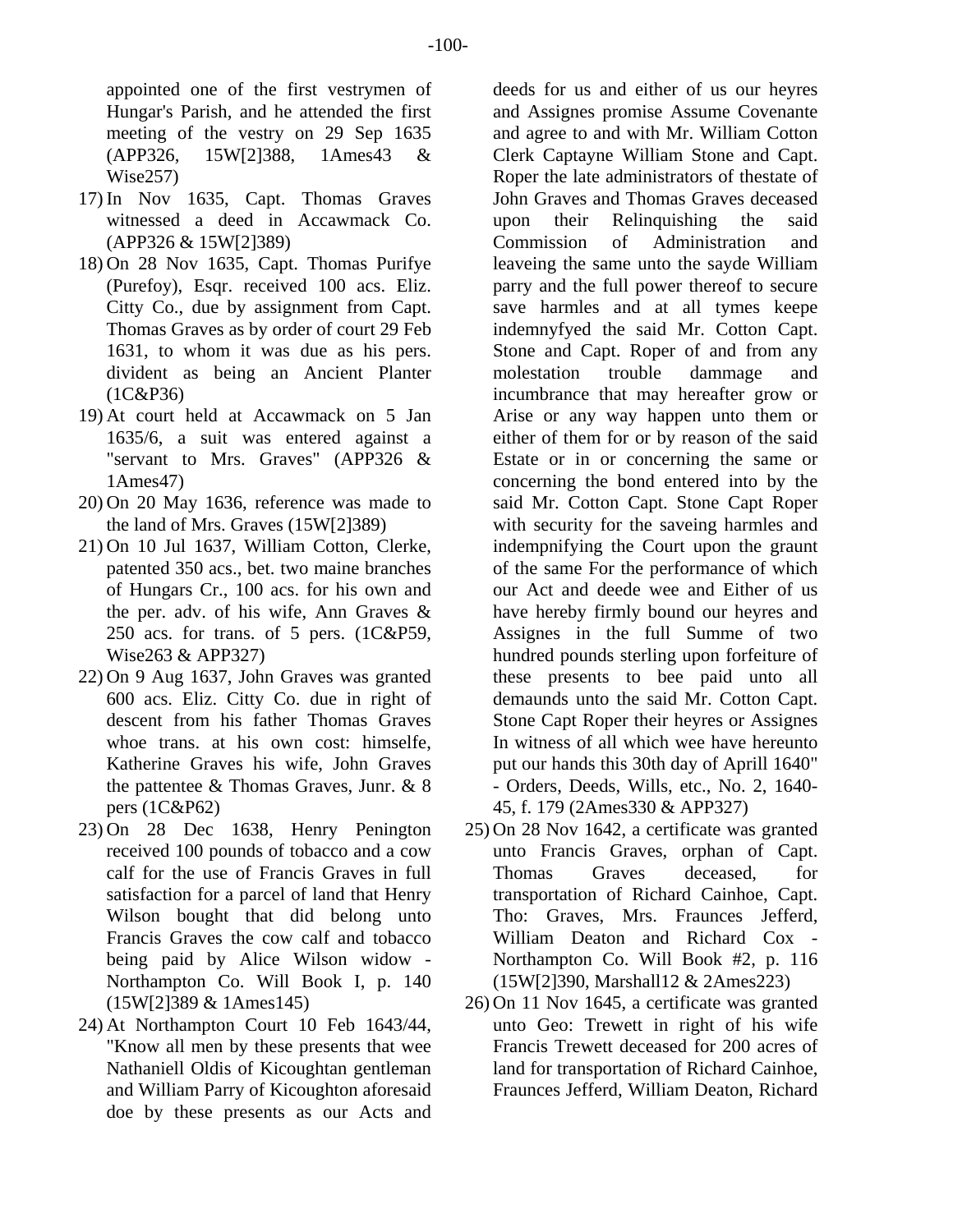- 27) On the same date, Hen: Pedendon deposed that Francis Trewett lying sick at the deponent's house said that her husband George Trewett might sell his land at the Old Plantation as he pleased (Ibid, f. 5, & Marshall17)
- 28) Mrs. P. W. Hiden cited Winthrop's History of New England, "Addenda", Vol. 2, p. 342, in regard to Capt. Thomas Graves, "He and his wife and divers of his children died and his whole family was ruined about a year after. Only one daughter escaped who being left a maid with a good estate married after to that apostate Nathaniel Eaton who having spent all she had fled away and left her miserable. 1646. That Ann<sup>2</sup> Graves was a widow and not a maid when she married Nathaniel Eaton has been proved, and we have Francis Doughty's own statement that she had kinspeople in Va. and was not alone. We conclude, therefore, that Winthrop was correct in making her the daughter of Thomas Graves, but wrong in identifying her father with the Mass. emigrant." (2GVF[W]769 & Wise260-63)
- 29) On 29 Jun 1647, inventory of the estate of Henry Peddenton was returned, referring to his widow Mary Peddenton, admtrx., and to his son Henry Peddenton, Jr. - Northampton Co. Deeds, Wills, etc., III, No. 3, 1645-1651 (Marshall20). He died intestate (Torrence330)
- 30) On 24 Jul 1651, George Truhett was granted 200 acres of land in Northampton Co. near the Old Plantation Creek, bounded on the Western part by the main bay, on the Southern by land of Jonathan Gills, on the Northern by the land of Geo. Smith, running Easterly into the woods, the said land being due unto the said Geo. Truhett for the transportation of four persons into the Colony; Richd. Cainhoe, Fran. Jeffords, Wm. Deaton and Richard Cox - Patent Book No. 2, 1643-1651, Reel 2, p. 327 (1C&P217)
- 31) On 11 Nov 1651, William Parry (Perry) was granted 550 acs. of land in Northumberland Co. for the trans. of 11 persons including Thomas Graves, Katherine his wife, John Graves and Thomas Graves, Junr. (1C&P221-2)
- 32) On 1 Sep 1663, William Melling was granted a patent for 200 acres of land in Northampton Co., according to the ancient bounds thereof, the said land being formerly granted unto Frances Trevitt and lately found to escheate to his Majesty as by an inquisition dated 17 Apr 1663 - Patent Book No. 5, 1661-1665, Reel 3, p. 448 (1C&P539)
- 33) On 20 Jan 1663/4, Melling sold 100 acres at the East end of the 200 acres to Mr. Robert Hutchinson - Northampton Co. Bk. IX:119-20 (1C&P534 & Whitelaw141)
- 34) On 27 Jun 1665, Melling sold to William Sterling as 120 acres the balance of the 200 acres formerly belonging to Capt. Graves and now escheated to him the said William Melling, bounded Southerly on the land of Jonathan Gills, Westerly on Chesapeake Bay, Northerly on William Sterling, running Easterly into the woods - Northampton Co. Bk. IX:119-20 (Whitelaw140-42)
- 35) On 4 Oct 1672, reference was made to the "land of Graves" in a deed in Rappa. Co. (2C&P116)
- 36) On 20 Oct 1672, Francis Graves patented 714 acres of land in Rappa. Co., on S. side sd. Riv., part on branches of Gilson's Cr. & part in Hodgins Cr; adj. Mr. Beverley, near Button Bridge (Range); over the new Road &c., for trans. of 15 persons - Patent Book No. 6, p. 436 (2C&P120)
- 37) On 6 Mar 1674/5, Thomas Graves and Jeffery Graves, sonnes of Tho. Graves, Senr., dec'd., were granted land in Gloucester Co., Abbington Par., due them under the will of their father (2C&P160)

There are six fundamental reasons for believing that Francis Graves was son and not daughter of Capt. Thomas Graves.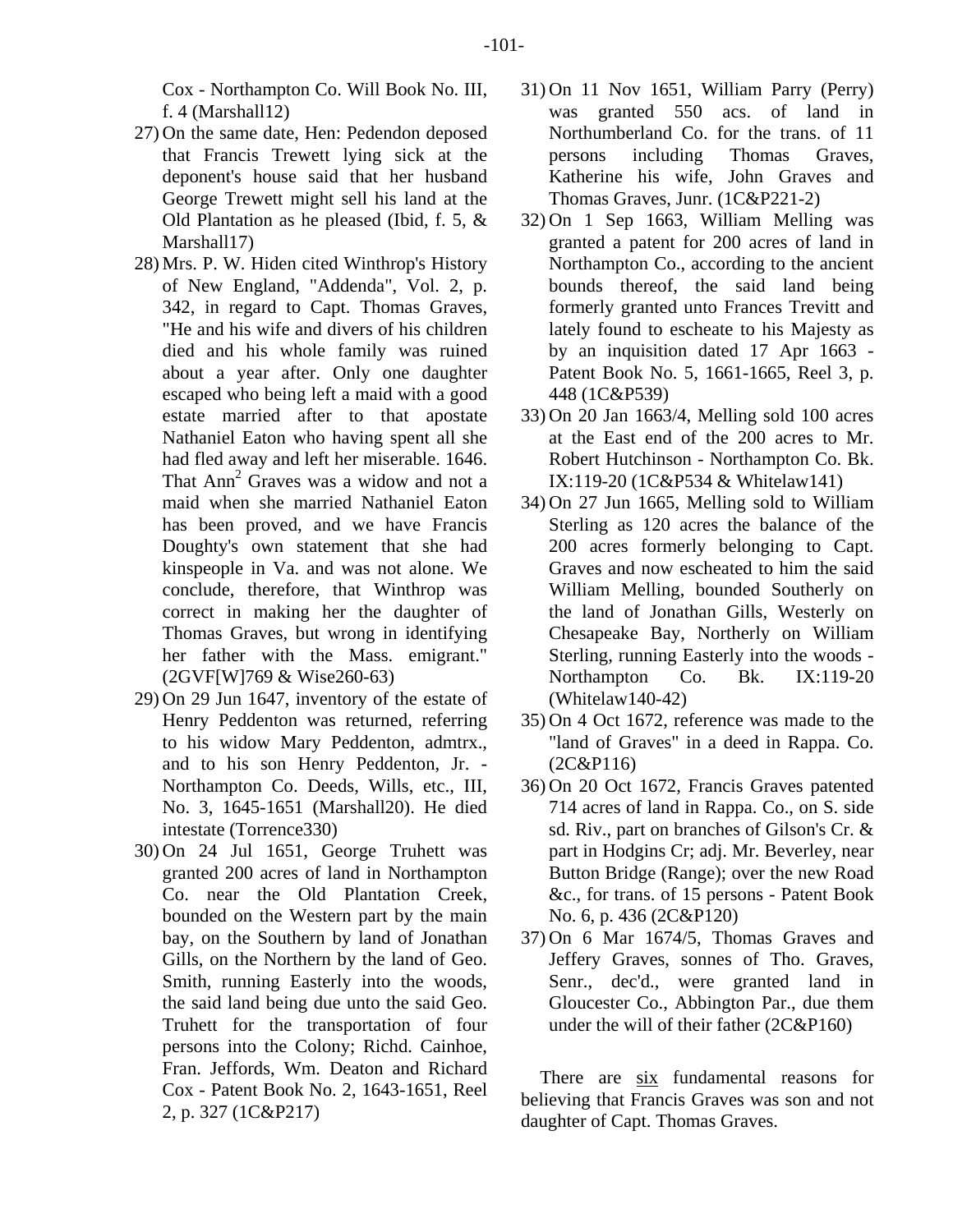The **first fundamental reason** concerns 25 and 26 above.

The hypothesis that the Francis Graves of 25 above was female is based on the suppositions that 1) the land that Francis Trewett (Truitt, Truhett, etc.) said that her husband George Trewett could sell as he pleased in 27 above was the land to which the certificate of 25 above was applicable, that 2) the land to which the certificate of 26 above was applicable was the 200 acre tract of 10 above so that 3) the Francis Trewett of 27 above was therefore daughter of the Capt. Thomas Graves of 10 above. The supposition is that it was by this mechanism that George Trewett came into possesion of the 200 acre tract of 10 above.

Why would Frances Trewett be relinquishing her dower rights to land for which her husband George Trewett had just that same day received only a certificate and had not yet received a patent? Trewett didn't receive a patent to the 200 acre tract until 24 Jul 1651 (30 above). He certainly did not intend to sell land to himself as would have been the case if the relinquishment of 26 above was effected so that he could receive the certificate of 25 above. The obvious answer is that the land to which Francis Trewett was relinquishing dower rights, which was of unspecified acreage, was a different tract from the 200 acre tract that was described by metes and bounds in 10, 30 and 34 above.

The hypothesis that Frances Graves was daughter of Capt. Thomas Graves is based on the supposition that the land that she was relinquishing in 26 above was the 200 acres of 10 above. Proving the supposition wrong proves the hypothesis wrong.

The **second fundamental reason** for believing that Francis Graves was son of Capt. Thomas Graves is found in 25 above.

Two references (15W[2]390 & Marshall112) name only four headrights in connection with the certificate, omitting Capt. Thomas Graves as one of the headrights. These references are books, which are often

unreliable. Primary source documents such as those cited in 25, 26 and 27 above are reliable. Capt. Tho: Graves is clearly mentioned as one of five headrights in the certificate of 25 above, a photocopy of the original court record of which was obtained by the writer from the Clerk of Court of Northampton Co. Two publications (2Ames223 & 2GVFW[2]738) correctly include Capt. Tho: Graves as one of five headrights.

This is the third mention of Capt. Thomas Graves as a headright. A person apparently could be claimed as a headright each time he returned to VA from a trip to England. This headright probably resulted from such a return trip.

No quantity of land is specified in the certificate, but at 50 acres per headright, five headrights corresponds to 250 acres. It is not credible that an individual who was entitled to receive 250 acres of land would settle for receiving only 200 acres. If Francis Graves ever received a patent for land based on the certificate, the patent should have been for 250 acres. A cursory review by the writer of certificates issued during that period of time revealed no instance in which the applicable land patent, when it was issued, was for any acreage other than the exact multiple of 50 times the number of headrights.

We lack positive proof that Francis Graves or anyone else ever patented the 250 acres of land to which he was entitled by the certificate. The certificate apparently simply expired by default.

The hypothesis that Frances Graves was daughter of Capt. Thomas Graves is based on the supposition that the certificate for the 200 acre tract of land of 24 above was issued to a female Frances Graves. The evidence is that no patent was ever issued to anybody based on this certificate. If any patent was ever issued, it was for 250 and not for 200 acres. Proving the supposition wrong again proves the hypothesis wrong.

The **third fundamental reason** for believing that Francis Graves was son of Capt.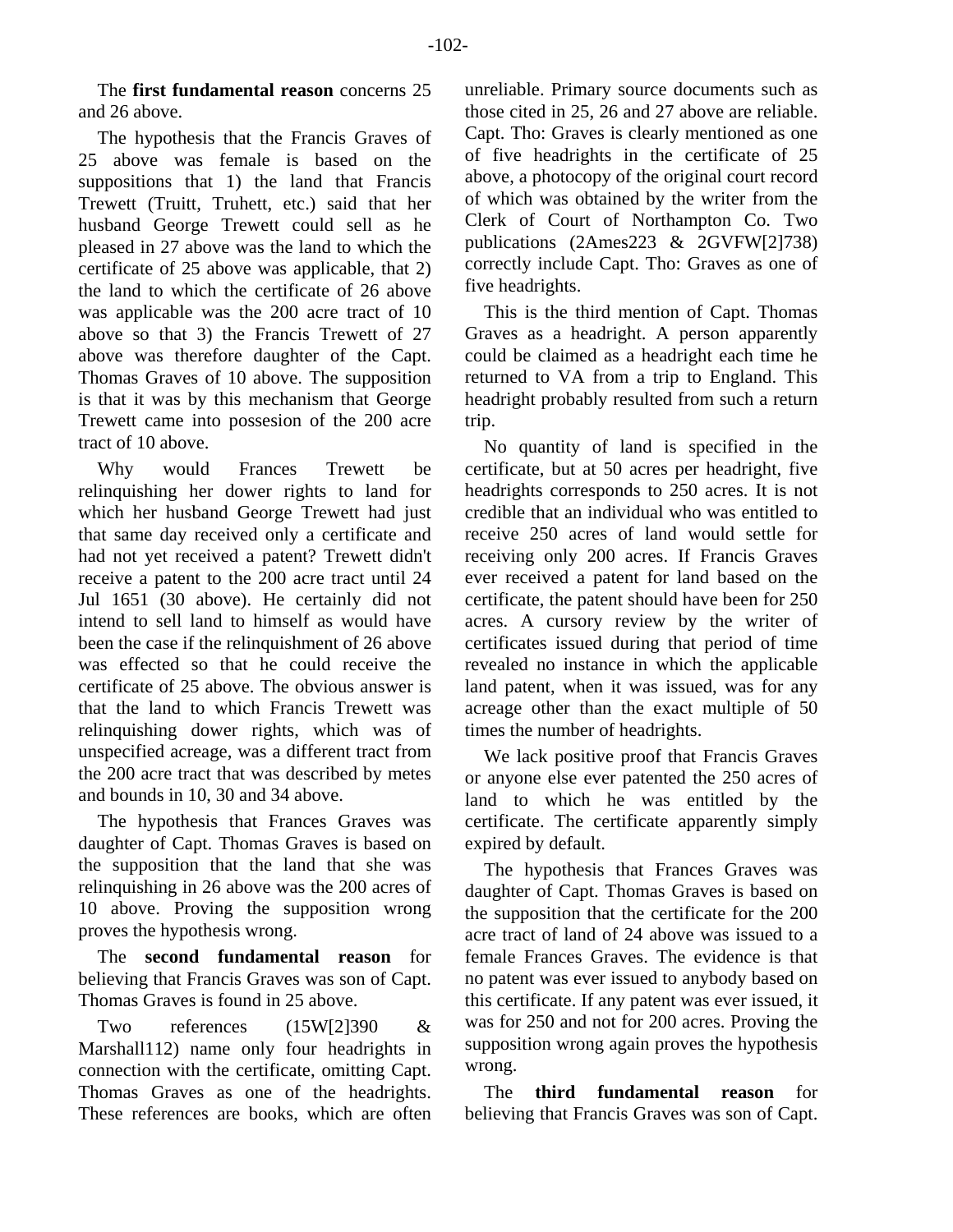Thomas Graves is found in 25, 26 and 30 above.

That the same four headrights were referenced in 25, 26 and 30 above [plus a fifth headright in 25 above] does not mean neccessarily that the same 200 acre tract of land was involved in each instance. Headrights apparently were negotiable in those days in the same sense that stocks and bonds are today. We know that headrights were often sold or otherwise transferred or manipulated sometimes fraudently. For example, the same eight headrights were used to patent land in two different counties at two different times by two different persons in 22 and 31 above. The possession of headrights by an individual signified only that he had acquired the headrights by some means fair or foul and that he was entitled to receive a land patent of 50 acres for each headright. Headrights were often accumulated so that larger blocks of land could be patented sometimes years after the individual headrights were imported.

The fact that the same four headrights were mentioned in 25, 26 and 30 above [plus a fifth headright in 25 above], does not prove that the same 200 acre tract of land was involved in the three instances. Five headrights were definitely mentioned in the certificate of 25 above, while only four headrights were mentioned in certificate of 26 above and the patent of 30 above, on the photocopies of the original court records that the writer obtained from Northampton Co. Even if the same four headrights had been involved in all three instances, the same 200 acre tract of land may not neccessarily have been invloved in each instance because of the ease with which headrights could be sold or otherwise transferred and/or manipulated.

The hypothesis that Frances Graves was daughter of Capt. Thomas Graves is based on the supposition that the land applicable to the four headrights of 25 above was the same land as the land applicable to the four [actually five] headrights of 25 above. We have explained why this supposition and hypothesis could be wrong.

The discussion has so far been rather complicated. It becomes even more complicated and convoluted in discussing the **fourth fundamental reason** why Francis Graves was son of Capt. Thomas Graves. This reason concerns the circumstances surrounding the death of Capt. Thomas Graves.

John Graves, son of Capt. Thomas Graves, probably was born in England possibly by 1605 (APP327). He apparently was eldest son and heir-at-law because on 9 Aug 1637 he received the grant of 600 acres of land in Elizabeth City Co. mentioned in 22 above, where he established his home. His father, mother and brother Thomas Graves, Jr. came to VA on the same ship with him  $(22 \& 31)$ above). He was deceased by 30 Apr 1640 when William Parry [Perry] gave bond to indemnify his former administrators [his three brothers-in-law] (24 above).

Thomas Graves, Jr., son of Capt. Thomas Graves, probably was born in England. He may have patented 300 acres of land in Westmoreland Co. on 2 Mar 1656, in Gloucester Co., 55 acres and 240 acres on 20 Mar 1657, and in Lancaster Co. 700 acres on 20 Mar 1661, which he sold on 14 May 1662 (1C&P344,358,416,417,437). He probably was deceased by 6 Mar 1674/5 (APP327 & 2C&P160) [See discussion later.]

(To be continued & concluded in next issue)

## **GRAVES FAMILY BOOKS**

Books on all the various Graves and Greaves families will be published in the future. It is apparent that it is not possible to predict exactly when each of these will be ready. The order of publication, however, will be:

- 1) *Graves Families of Randolph Co., NC*
- 2) *John Graves of Concord, MA*
- 3) *John Graves of Frederick Co., VA*.
- 4) *Capt. Thomas Graves of VA*.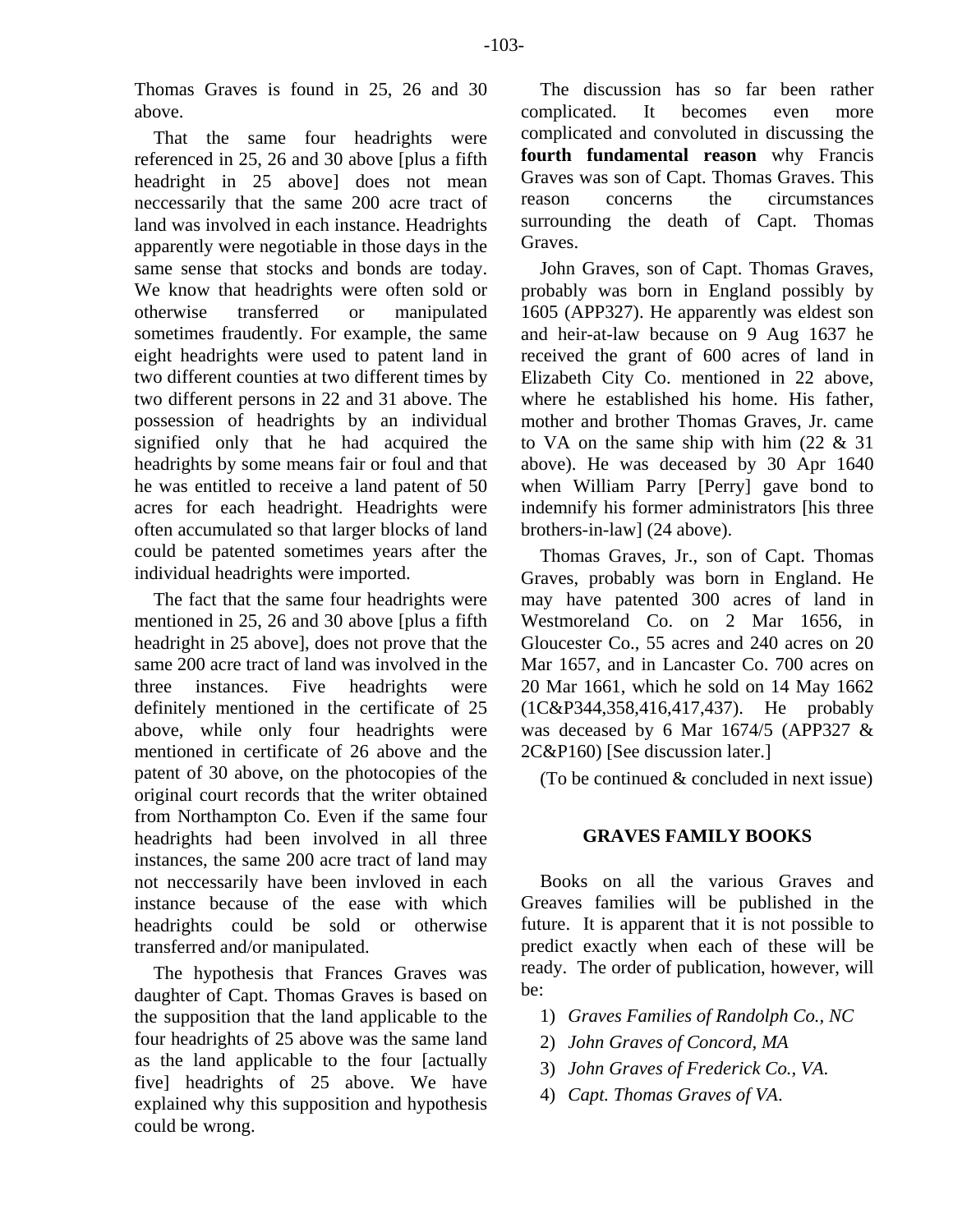Following that, other books will be for the Graves/Greaves families of the British Isles, John Graves (Johann Sebastian Graff) of PA, NC & TN, the Quaker Family of Thomas Graves of New Castle Co., DE, William Graves of NH, and others.

#### **ADDRESS CHANGES**

Mrs. Elizabeth Jones, descended from EMILY GRAVES and ------ Bassfield of MS, has moved to 6316 Ash St., Prairie Village, KS 66208.

Mrs. Jean Gurney Rigler, descended from THOMAS GRAVES of Hartford, CT, has moved from Honolulu to 936 Mokulua Dr., Kailua, HI 96734-3108.

Mrs. Virginia Castleton, descended from Capt. THOMAS GRAVES of VA, has moved from Boca Raton, FL to 1706 Island Dr., Monroe, LA 71201.

Ms. Marna L. Clemons of San Diego, CA, descended from JOHN GRAVES and Sarah  $---$  of VA & OH, has moved to 12120 Mil Pitrero Rd., San Diego, CA 92128.

Mr. Woody Burnett, descended from JOSEPH GRAVES of Cumberland Co., KY, has moved from Belleville, IL to 3795 Michael John Dr., Swansea, IL 62226.

#### **MEMBERSHIP DIRECTORY UPDATES**

*New Members*  ABEL, Mrs. Marilyn S. c/o Pollock, 7676 McColl Drive, Savage, MN 55378 Ancestry: Samuel Graves of Lynn, MA, via #15

ADAY, Mrs. Elizabeth M. 5805 SE Westfork Road, Portland, OR 97206-0741 Ancestry: Rear Adm. Thomas Graves of Charlestown, MA, via #125

ARNOLD, Mrs. Barbara C.

1325 County Road 307, Dawson, AL 35963 Ancestry: John Graves of NC & Blount Co., AL

BALES, Mr. John R. 3535 Webb Chapel Ext., #1220, Dallas, TX 75220 Ancestry: unknown

BENSON, Mrs. Celeste Graves 938 Sandy Lane, Lynn Haven, FL 32444-3441 Ancestry: Capt. Thomas Graves of VA, via John<sup>2</sup>,  $\text{Ralph}^3$ ,  $\text{Ralph}^4$ ,  $\text{Ralph}^5$ ,  $\text{Richard}^6$ ,  $\text{William}^7$ ,  $\text{Josiah}^8$ 

BOPP, Mrs. Georgia Kinney 502 Paopua Place, Kailua, HI 96734-3538 Ancestry: Capt. Thomas Graves of VA, via Francis<sup>2</sup>, Thomas<sup>3</sup>, John<sup>4</sup>, John<sup>5</sup>, Absalom<sup>6</sup>, Willis<sup>7</sup>, Thomas  $Conn<sup>8</sup>$ 

BROTHERS, Mrs. Phyllis E. 41 Mt. Hitchcock Rd., Wales, MA 01081 Ancestry: Olive Graves and Reuben Prentice of MA & CT

BURNETT, Mr. Woody 3795 Michael John Drive, Swansea, IL 62226 Ancestry: Joseph Graves of Cumberland Co., KY (prob. from Capt. Thomas Graves of VA, via Thomas<sup>5</sup> m. Ann Davenport, Rice<sup>6</sup>, Thomas<sup>7</sup>)

BURRELL, Ms. Jane P.O. Box 2448, Shawnee Mission, KS 66201-2448 Ancestry: Capt. Thomas Graves of VA, via  $John<sup>2</sup>$ ,  $\text{Ralph}^3$ ,  $\text{Ralph}^4$ ,  $\text{Ralph}^5$ , Unity<sup>6</sup> m. William Hilliard

CAMPBELL, Ms. Deneta A. 104 North Epworth Street, Brazil, IN 47834 Ancestry: John Graves and Margery Harvey of Randolph Co., NC

CLARK, Mrs. Alice Collier 2832 Teakwood Lane, Plano, TX 75075 Ancestry: Capt. Thomas Graves of VA, via Francis<sup>2</sup>, Richard<sup>3</sup>, Mary<sup>4</sup> m. Richard Nixon

CLARK, Dr. George Gann 907 C. Kay Drive, Hewitt, TX 76643-3642 Ancestry: James Graves and Sarah ------ of SC & GA

COOK, Mr. James F. 118 Beechwood Drive, Hattiesburg, MS 39402 Ancestry: Capt. Thomas Graves of VA, via Francis<sup>2</sup>, Francis<sup>3</sup>, Clara<sup>4</sup> m. Aaron Higginbotham

FAIRWEATHER, Mrs. Leva Swim Drummond 319 South Wood Ave., Hominy, OK 74035-3025 Ancestry: Capt. Thomas Graves of VA, via Francis<sup>2</sup>, Thomas<sup>3</sup>, John<sup>4</sup>, Isaac<sup>5</sup>, Colby<sup>6</sup>, William F.<sup>7</sup>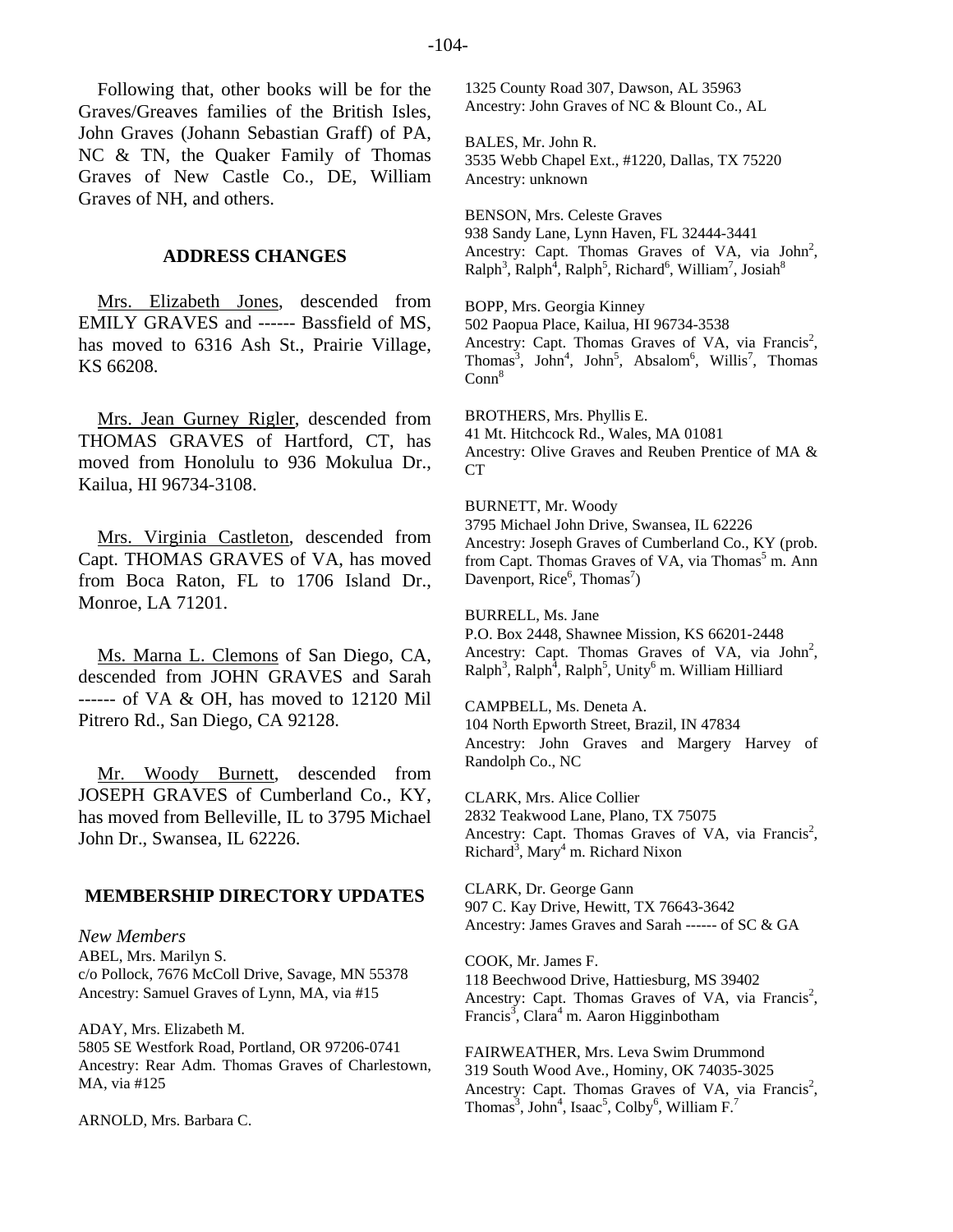FISHER, Mrs. Judy E. 3000 Dimmick Ave., Terre Haute, IN 47802 Ancestry: John Graves and Margery Harvey of Randolph Co., NC

FULLMER, Mrs. Judith A. 2786 Carolina Ave., Redwood City, CA 94061 Ancestry: Josiah Graves of MA

GRAVES, Mr. David L. 1450 Holyoak Lane, Lucas, TX 75002 Ancestry: John Graves (Johann Sebastian Graff)

GRAVES, Mr. Donald R. 4905 Wareham Drive, Arlington, TX 76017-2725 Ancestry: unknown

GRAVES, Mr. George P. P.O. Box 277, Decatur, GA 30031-0277 Ancestry: Chester Graves and Elizabeth Ringer of NY City, NY

GRAVES, Mr. George Robert, III 5 Hickory Creek Circle, Gun Barrel City, TX 75147 Ancestry: George Robert Graves and Mary Frances Kennedy of WI & TX

GRAVES, Mr. George T., III 4438 Arcady, Dallas, TX 75205 Ancestry: unknown

GRAVES, Jack & Beverly 17619 North 35th Place, Phoenix, AZ 85032 Ancestry: William Graves of Dover, NH

GRAVES, Mr. Paul V. 10297 North 1500 East Rd., Pontiac, IL 61764 Ancestry: Beala Curtis Graves and Dorothy Wallace of VT, NY, OH & IL

GRAVES, Mr. Ralph 109 Horncastle St., New Maryland, NB E3C 1E9, Canada Ancestry: Lt. William Graves & Elizabdth Williams of MA, NS & NB, Canada

GRAVES, Mr. Raymond J. 84 Pines Road, Benton, ME 04901-3128 Ancestry: Samuel Graves of Lynn, MA, via #1429

GRAVES, Mr. Richard Franklin, Sr. 939 Cara Place, San Pedro, CA 90731 Ancestry: Thomas Graves of Hartford, CT (#5641)

GRAVES, Mr. Robert Herman 4909 Glade Street, Fort Worth, TX 76114 Ancestry: Capt. Thomas Graves of VA, via Francis<sup>2</sup>, Francis<sup>3</sup>, William<sup>4</sup>, William<sup>5</sup>, David<sup>6</sup>, Peyton Talley<sup>7</sup>

GRAVES, Mr. Roger E. 3914 Olivia Place, Victoria, BC V8P 4T2, Canada Ancestry: unknown

GRAY, Mr. John E. 3124 Maple Drive, Sand Springs, OK 74063 Ancestry: Capt. Thomas Graves of VA, via Francis<sup>2</sup>, John<sup>3</sup>, Jane<sup>4</sup> m. John Coffey

HALE, Mrs. Kathleen B. 9512 Sudley Manor Drive, Manassas, VA 20109-3347 Ancestry: John Graves of Concord, MA

HEAL, Mr. Sam F. 33851 Shelley Lynne Drive, Sterling Heights, MI 48312-6055 Ancestry: Sarah Graves and Michael Stroup of PA

JACKSON, Mrs. Jane Foster Brasch 1004 Enfield St., Marshall, TX 75670-2418 Ancestry: Capt. Thomas Graves of VA, via #6050 in Robert Graves book

KRAMER, Ms. Marilyn S. 1808 Sherwood Court, Santa Rosa, CA 95405 Ancestry: Thomas Graves of Hartford, CT, via #609

LEE, Ms. Carol 701 Ridgecrest Drive, Irving, TX 75060 Ancestry: Capt. Thomas Graves of VA, via John<sup>2</sup>,  $\text{Ralph}^3$ ,  $\text{Ralph}^4$ , Henry White<sup>5</sup>, William<sup>6</sup>, William<sup>7</sup>

LYNCH, Mrs. Grace W. 1805 Ruby Road, Irving, TX 75060 Ancestry: Capt. Thomas Graves of VA, via  $John<sup>2</sup>$ ,  $\text{Ralph}^3$ ,  $\text{Ralph}^4$ , Henry White<sup>5</sup>, Rachel<sup>6</sup> m. Benjamin Hendrick

McANDREWS, Mrs. Betty Hamilton 4020 La Homa Lane, Cottonwood, CA 96022 Ancestry: Deacon George Graves of Hartford, CT (#2788)

McMARTIN, Mr. Donald 60 West Passaic Avenue, Rutherford, NJ 07070 Ancestry: Thomas Graves of Hartford, CT, via #509

MELTON, Mrs.Frances C. 816 Linwood, Denton, TX 76201 Ancestry: Capt. Thomas Graves of VA, via Francis<sup>2</sup>, Thomas<sup>3</sup>, John<sup>4</sup>, Isaac<sup>5</sup>, Claiborne<sup>6</sup>, Isaac Finks<sup>7</sup>

MILLER, Mrs. Karen Avery 8508 Town House Row, Dallas, TX 75225 Ancestry: unknown

MORRISSEY, Mrs. Addie B.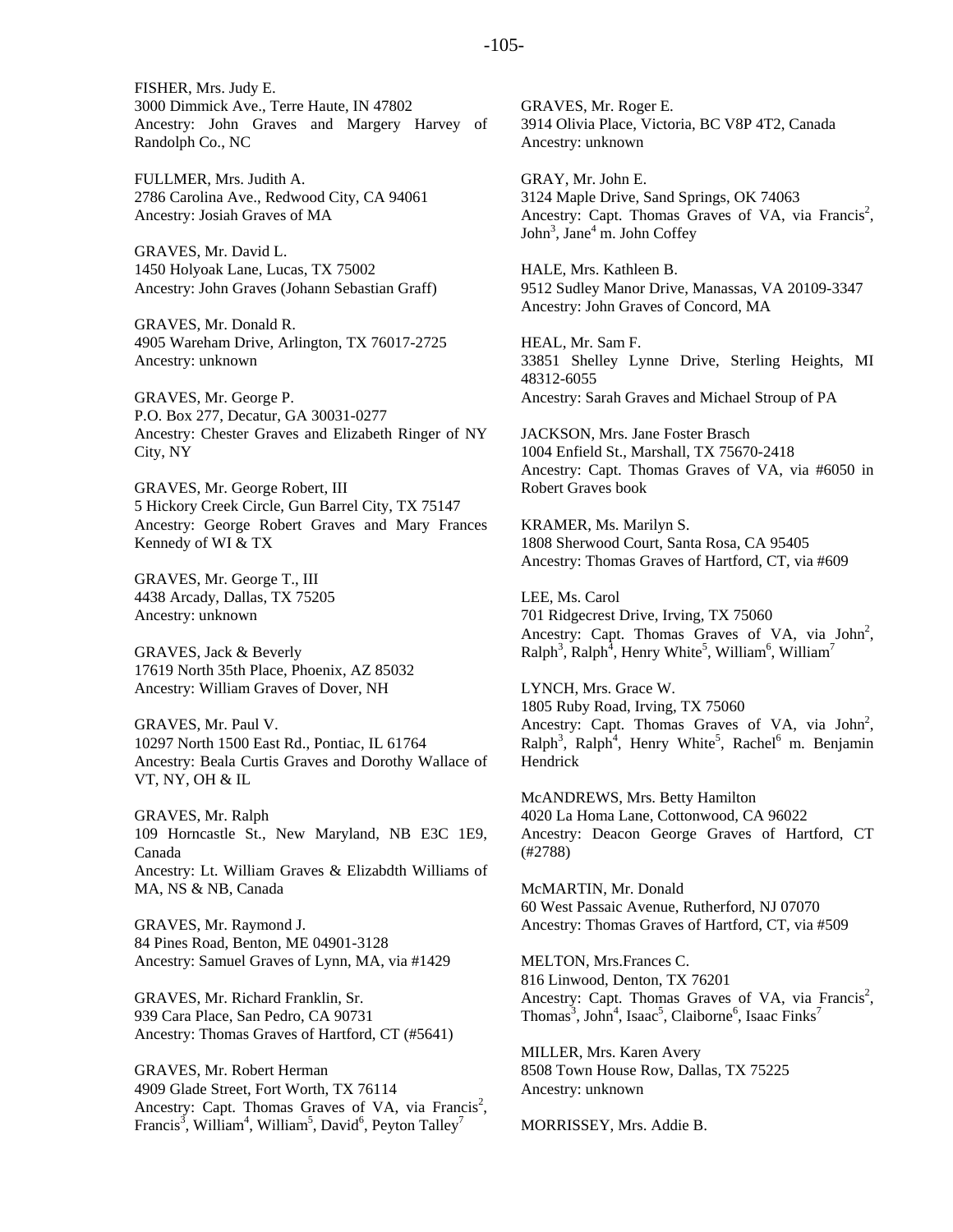3710 Clubhouse Road, Lakeland, FL 33813 Ancestry: John Graves of Roxbury, MA

NABORS, Mrs. Melody Tice 5798 Sunset Point Rd. North, Memphis, TN 38135 Ancestry: Capt. Thomas Graves of VA, via Francis<sup>2</sup>, Francis<sup>3</sup>, William<sup>4</sup>, William<sup>5</sup>, Peyton Smith<sup>6</sup>

POLLARD, Mrs. Joy

8 Glencoe Road, Ardross, W. Australia 6153, Australia Ancestry: John Graves and Amelia Cassan of Nottinghamshire, England

REDINGTON, Ms. Penelope Graves 412 West Marvin, Waxahachie, TX 75165 Ancestry: Capt. Thomas Graves of VA

SMITH, Ms. Diane Graves 612 Farine Drive, Irving, TX 75062 Ancestry: unknown

TAYLOR, Mrs. Donna Lynne Edge Route 2, Box 200, Tenaha, TX 75974 Ancestry: George H. Graves and Pernecia Mills of TN & MS

VAN VALKENBURG, Mr. John W. P.O. Box 765, Orange Beach, AL 36561-0765 Ancestry: Thomas Graves of DE, Quaker

VERDOW, Ms. Elizabeth 36811 Blanchard Blvd., Apt. 202, Farmington, MI 48335-2946 Ancestry: unknown

WALLER, Mrs. Frances 3211 Central, Melissa, TX 75454-9724 Ancestry: Capt. Thomas Graves of VA

WEAKS, Mrs. Nancy Graves 4724 Hilton Ave. NE, Albuquerque, NM 87110 Ancestry: Bachelor/Bartlett Graves and Rhoda Clay of VA & Wilson Co., TN

WHITTEN, Mrs. Toni Rene Graves 2568 Janice Circle, Birmingham, AL 35235-2137 Ancestry: Benjamin Graves and Margrett Weever of SC

WILSON, Mr. Sam Walker, Jr. 225 Highridge Dr., De Soto, TX 75115-6223 Ancestry: Thomas Graves of DE, Quaker

#### **QUESTIONS AND INFORMATION**

*MISCELLANEOUS GRAVES FAMILIES* 

Mr. Harold K. Graves, 21 Gregg Place, Novato, CA 94949, would like to learn more about his Graves ancestry.

"My father, James Henry Graves, was born 22 Feb. 1884 in Hamilton Co., TN, the last of four children. The U.S. census for Hamilton Co. in 1880 has his family recorded with his father, JOHN C. GRAVES, as head. John's age is listed as 35 and his birthplace Michigan. His father's birthplace, Ireland; his mother's, Scotland.

That's all we have. We don't know their given names nor whether they were married before migrating to America or after. We don't know when they migrated. We know that many of the Irish came through Canada to Michigan. I have a National Archives near me and have searched census records in Michigan and have found no Graves listed with a son named John.

John C. Graves married Rachael P. Jones in Dec. 1875. He left the family about the time Henry was born, so father never knew him. Rachael lived until 1941 but would never talk about John except to say that he came to Tenn. from Holland, MI. We don't know when. Since he would have been born anywhere in Michigan even if he left Holland, MI to migrate to Tennessee."

Mrs. Judith A. Fullmer, 2786 Carolina Ave., Redwood City, CA 94061, has been searching for information on her ancestor, ABRAHAM GRAVES, believed to be from Ireland, Canada and NE. She has now found that Abraham's grandfather was JOSIAH GRAVES of MA.

*Abstracts of Rev. War Pension Files* states: "GRAVES, Joseph, Mary, W7578, BLW #36748-160-55. MA Line & War of 1812 Srv, wid appl 8 Jan. 1856 Middlesex Co in the Prov of Canada aged 94, sol enl in the Boston Troops & after his disc he lived at Schenectady NY then to what is now Selina in Onondaga Co NY & sol d there in 1814 aged 64, sol & wid had m in 1784, wid moved to Canada in 1824, sol & wife raised a large family of children, a son Abraham Graves of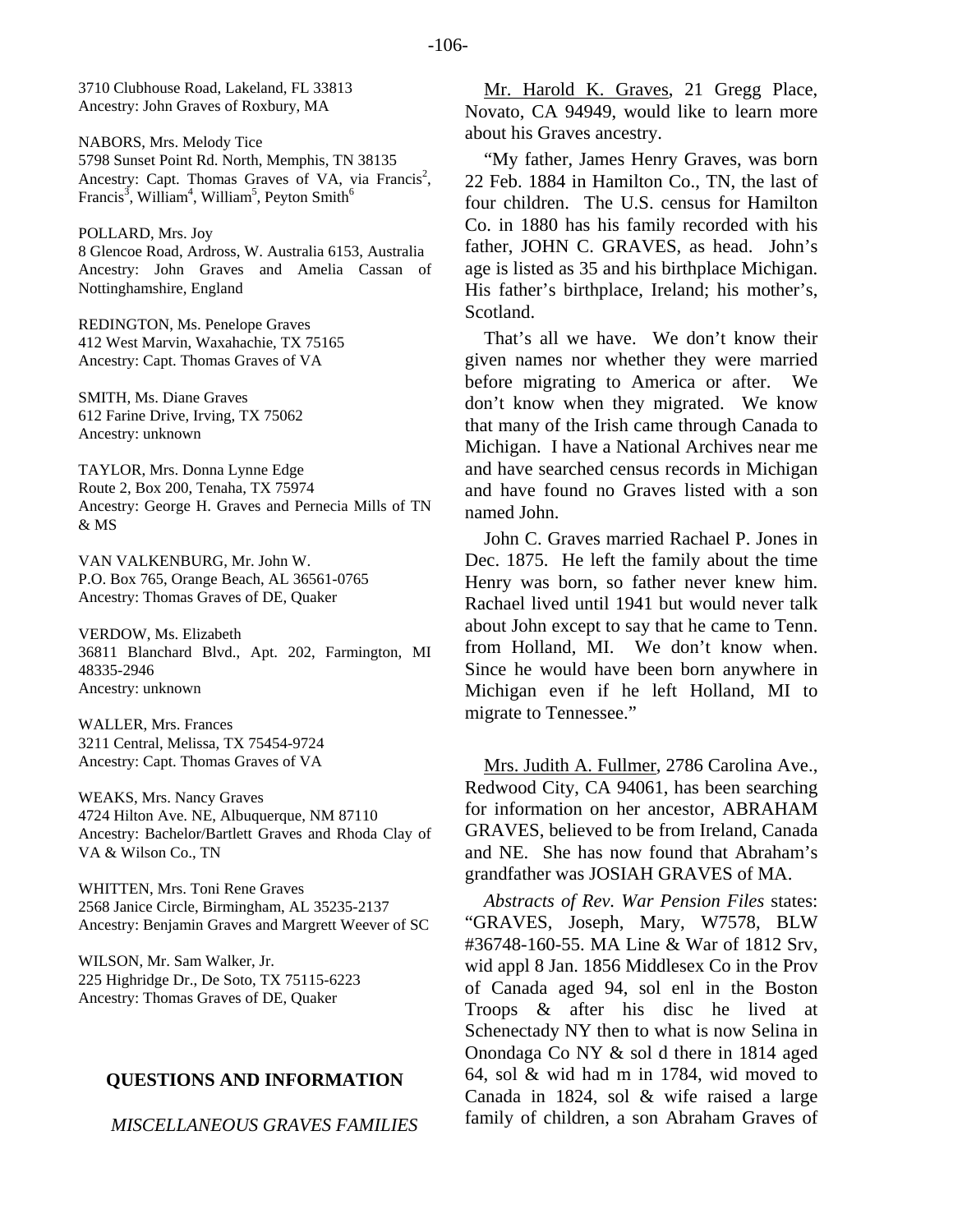Caradoc Twnshp in the London Dist of Canada West was aged 50 in Jun 1857 & stated he was the 10th child of sol & wid & stated his grandfather Josiah d of smallpox in the Rev War, the oldest child was Henry aged 70 in 1856 & living 30 miles from Erie PA."

A preliminary genealogy of the first 3 generations follows.

## DESCENDANTS OF JOSIAH GRAVES OF MA

#### GENERATION 1

Josiah Graves (1) died of smallpox in the Rev. War. He lived in MA. He may have been born about 1720-30.

Children - Graves

- +2. Joseph Graves, b.c. 1750, m. Mary Beard, 1784.
	- 3. Richard Graves
	- 4. John Graves

#### GENERATION 2

Joseph (or Josiah) Graves (2) was born about 1750 in MA. He married Mary Beard in 1784 at Scotch Church, NY, maybe in Johnstown. She was born about 1762 in NY, and died after 1856 in London Dist., Middlesex Co., Ontario, Canada. The following list of their 13 children is not in order of birth.

Children - Graves

- 5. Henry Graves, b. 1785-6 (Onondaga Co., NY).
- 6. William Graves
- 7. John Beard Graves
- +8. Peter Graves, b. 1799-1800, m(1) Mary Mann, m(2) Hannah Warren.
	- 9. Francis (?) Graves
	- 10. James Graves, b.c. 1803 (Onondaga Co., NY), m. Mary ------.
	- 11. Alvis (?) Graves
	- 12. Ira Graves
	- 13. Lois (or Louis?) Graves, m. Elijah Mann (?).
- +14. Abraham Graves, b. 6 June 1806, m. Mary Suydam, 2 June 1830.

 15. Polly Graves 16. Phebe Graves 17. Lena Graves

#### GENERATION 3

Peter Graves (8) was born about 1799-1800 in the U.S. (according to the 1851-52 and the 1861 censuses for Elkfrid Twp., Middlesex Co., Ontario, Canada). He was naturalized as a Canadian citizen in 1841, therefore should have immigrated from the U.S. before 1834.

He married Hannah Warren. She was born about 1817-19 in Canada (according to the census records), although some family members say Pontiac, Mich. In the 1871 census for Elkfrid Twp., Middlesex Co., Hannah was listed with children Euphoma and George W., but Peter was not included and had apparently died by that time.

According to the census records, Peter was a shoemaker and a farmer, and they were Baptists.

There was a James Graves living about 5 miles from Peter Graves in the 1851 census whose age and background were similar. James's wife was Mary, born in the U.S. of German ancestry, age 48. Also living with them was a widow Mary Graves, age 84, born in the U.S. (probably his mother?). Both families were Baptist. There is no proof of realtionship between James and Peter, but they may have been brothers.

The census information seems to be at odds with the family legend (from Albert Charles Graves), which is that the family in North America was the result of the migration of a group (number unknown) of brothers who came to Canada in the 1800's from Ireland.

According to R. B. Graves, "This is borne out by the fact that we did possess a series of tintypes that my father had. They were of relatives in Ireland; the holder had the name of a photographer in Dublin. Unfortunately, in the early sixties my father lent these to the local museum which lost them. The costumes of the women in the pictures were circa 1840's. This would place the migration at the time of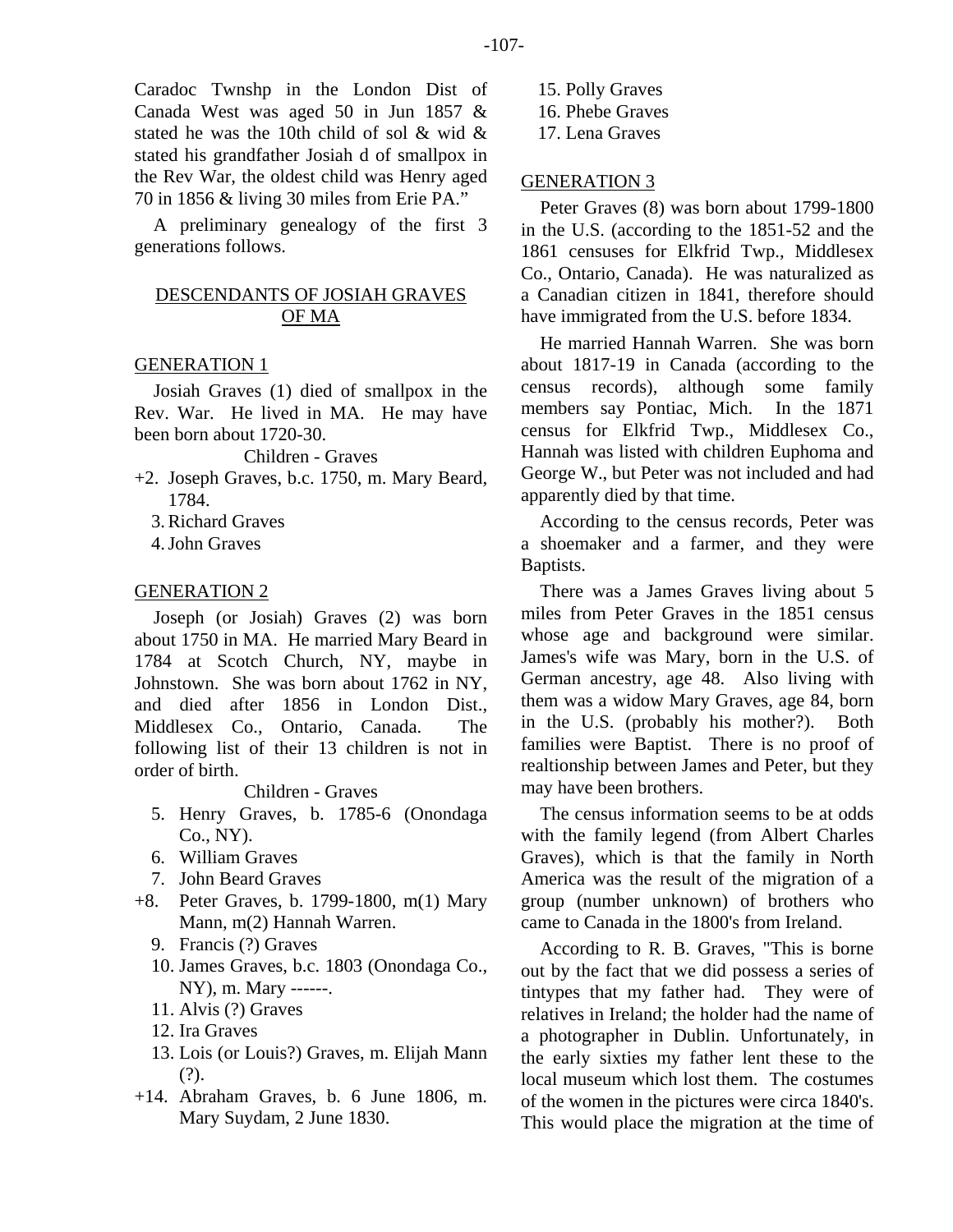the potato famines and the arrival of the death boats in the port of Halifax. As the ships were overloaded and their human cargos often succumbed to disease to the extent that many of these ships arrived with as much as 9/10ths of their passengers dead or dying, the information on these people is almost nonexistant."

"There are several family stories about the family at this time, but very little in the way of documented proof to back them up. The family name was said to be O'Graves, the O being dropped when we came to Canada. We do know that in the 1840's the name of Peter Warren Graves can be found in the records in Ontario, Canada, including Glencoe, Ontario. Sometime after 1867 the family disappears from Canadian records. Family stories place them in the U.S.A. in Pennsylvania, and finally in North Dakota (specifically Langdon and Pembina, N.D.), where the documentation paper trail is picked up again."

Children - Graves

- 18. Annas P. (possibly Phoebe) Graves, b.c. 1846.
- 19. Peter Warren Graves, b. 25 Dec. 1848, m. Lucinda Rae, 15 June 1874, d. 15 Jan. 1917.
- 20. Eupherme (Euphoma) A. Graves, b.c. 1849.
- 21. George W. Graves, b.c. 1850.
- 22. Liddie B. Graves, b.c. 1855.
- 23. A. A. (Hannah) Graves, b.c. 1857.
- 24. G. Martial Graves, b.c. 1859.
- 25. Ann B. Graves, b.c. 1861.

Abraham Graves (14) was born 2 June 1806 in Ireland [this obviously disagrees with the preceding information], according to his naturalization papers, and probably died 18 May 1885 in Gage Co., NE, probably in rural Pickrell. He was a farmer and a Protestant. He migrated from Dublin to North America in 1830 with his parents and brothers and sisters, and a family named Dixon. His father was born in Ireland, and his mother was supposedly born in New York (although that does not seem likely unless the father did not marry until after he arrived in America).

Abraham married Nancy Seidan (or Suydan or Suydam) on 2 June 1830 in St. Thomas, London Co., Ontario, Canada; marriage performed by Rev. Mark Bureham. The Old English Church (Anglican) where they were married was the first church in St. Thomas. Witnesses to the marriage were Elijah Mann, Christopher Long, and Benjamin Fuller.

Nancy was born 22 Nov. 1813 in Canada, and probably died 2 June 1885, probably in Pickrell, Gage Co., NE. Both Nancy and Abraham were most likely buried at the old Chrisman Cem. in Pickrell, NE. It was just down the road from their son Enoch's home. They were living with Enoch and Sarah Jane when they passed away. Nancy was Baptist, daughter of Humphrey Suydan and Anna Smith. Her father was born in New York and her mother in Canada. She was descended from Rev. John Smith who arrived in 1630 on the White Angel. Her ancestors were among the 40 families that walked from the Delaware River to Niagara-on-the Lake, the area just west of Niagara Falls, in Revolutionary War times. They were Loyalists.

Abraham and his family may have stayed in Quebec for awhile, then were in the St. Thomas, Ontario area until about 1859-1860, when they all moved to Gage Co., Nebraska except for Almirah. Nebraska became a state in 1860. There is a Gage County Honor Roll which lists the settlers who owned land before statehood. Abraham Graves and some of his sons are on that list.

Mrs. Winkle was advised to check the census for Mosa Twp., London Co., Ontario for 1842 (C-1345). By 1851 it was part of Middlesex Co., and recorded on microfilm C-966 and 967.

Henry Leonard Graves, grandson of Abraham Graves, wrote the following account: "The first Graves we know of came from Dublin, Ireland. They came with a family by the name of Dixon and there were 18 children in the group. They came by sail boat and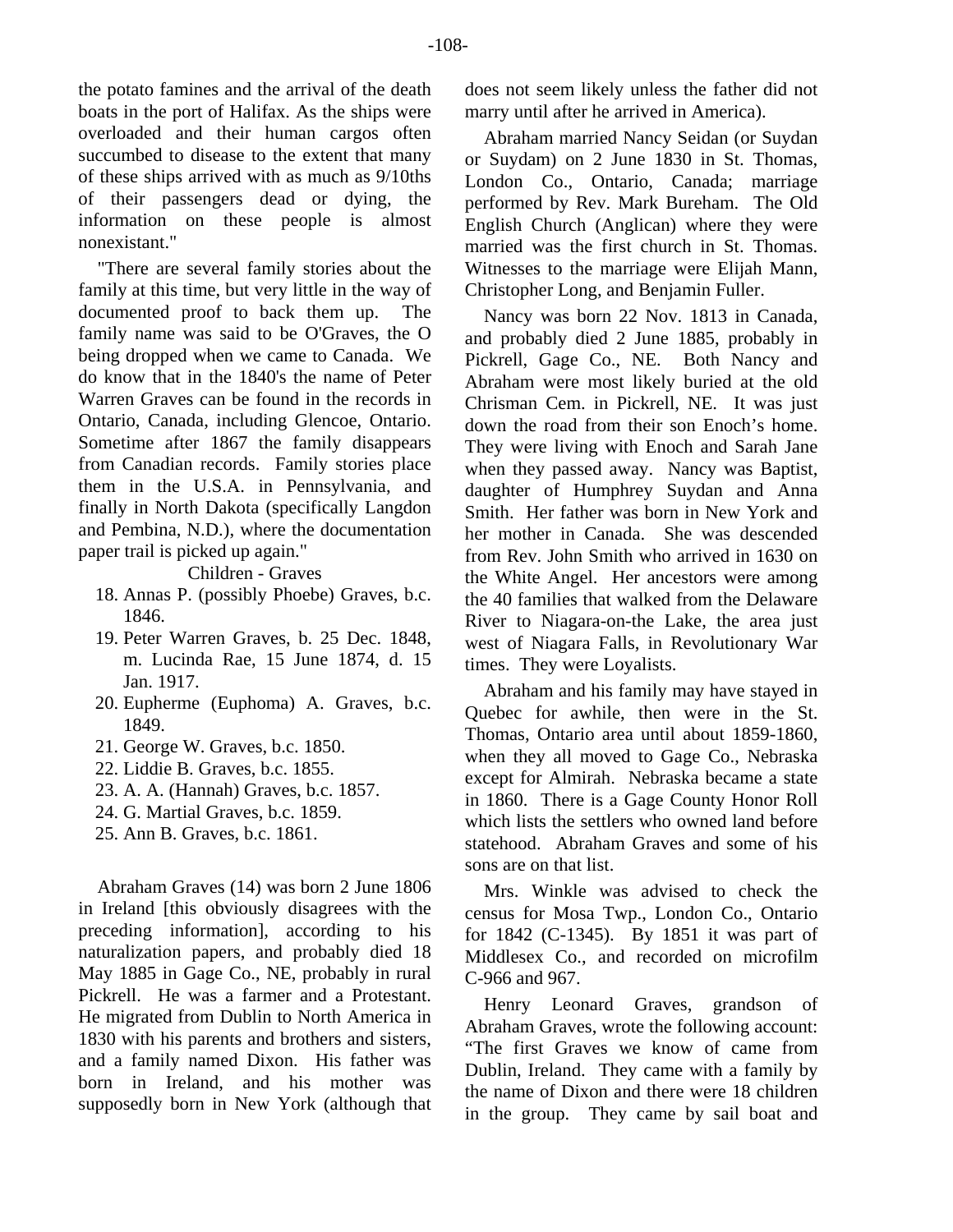landed on Lake Erie off the shore of Ontario. They settled along the St. Lawrence River in Quebec. There is a discrepancy in the date they came to Canada, or what date they moved to Nebraska. According to Grandpa Graves (Abraham) they nearly starved in Quebec, and three of Abraham's brothers were killed by the Indians coming across the territory on the way to Nebraska. They think a sister stayed in Ontario and maybe others too. Abraham was the son of the Graves and was born in Ireland, perhaps one of the 18 children in the group."

All their children were probably born in Canada, probably in St. Thomas. The first 6 children were listed in the 1852 census of Cardoc Township. (Why weren't the other 5 children listed? When were they born?)

It is possible that Abraham Graves was related to a James Graves who lived in the vicinity of St. Thomas, Ontario at the same time.

Children - Graves

- 26. Humphrey Joseph Graves, b. 4 April 1832, m. Nancy ------.
- 27. Anna Graves, b. 5 Jan. 1834, m. Joseph Martin, 23 Oct. 1860, d. 15 March 1917.
- 28. Almirah Graves, b. 9 Oct. 1835. Probably stayed in Canada.
- 29. Enoch Graves, b. 3 Oct. 1837, m. Sarah Jane Dixon, 3 Sept. 1865, d. 4 July 1911.
- 30. Lewis Graves, b. 10 Jan. 1840, m. Eliza Wilson, d. 2 March 1884.
- 31. Henry Graves, b. 19 Jan. 1842, m. Julia Ann Dixon, 30 Dec. 1865, d. 16 Oct. 1909.
- 32. Samantha Graves
- 33. Eleanor Graves
- 34. Martha Graves
- 35. John Graves
- 36. Nancy Graves

(ED. NOTE: This family may be descended from Rear Admiral Thomas Graves of Charlestown, MA. In that family the name Peter is relatively common. There was a Josiah Graves, b. 1717, probably in Sudbury, MA, who m. Beulah Treadway of Framingham, MA. He had children John, Lois and Benjamin, and is obviously not the Josiah of interest. Many of the descendants of Rear Adm. Thomas Graves moved to Canada.)

Mrs. Lois M. Wedge, 65 Gratiot Blvd., Marysville, MI 48040, is descended from Elizabeth ("Betsey") Graves, b. 1812, NY, m. Samuel Provost. Elizabeth's parents were Josiah Graves and Mary ------. All their children were born in Ontario, Canada. Could Elizabeth have been a daughter of Josiah Graves and Mary Beard? See her query on p. 90, 1995 GFNL.

See also the query of Mrs. Patricia McRaild, 11 Kingswood Gate, Guelph, Ontario N1G 3S1, Canada, on pp. 53, 55, 1991 GFNL. She is descended from Hiram Graves, b. 1815 in Penfield, NY (Monroe Co., next to Rochester), lived in and was married in Brant Co., Ontario in the 1800's to Margaret Ferguson, and then settled in Norfolk Co., Ontario. She discussed the possible connection of Hiram Graves with Peter, Abraham and Elijah Graves.)

Mrs. Fullmer also wonders about a possible relationship to a John and Elias Graves (b. 1810, m. Sophia Draper) who lived in New Brunswick.

(ED. NOTE: This Elias Graves who married Sophia Draper was descended from Lt. William Graves of NS & NB: William<sup>1</sup>, William<sup>2</sup>, William<sup>3</sup>, Elias<sup>4</sup>. He and his family were in the 1851 census for Kent Co., ON.

It is also suspected that the family of Lt. William Graves may be descended from Rear Adm. Thomas Graves, so that is another clue for a connection.)

Mrs. Doris R. White, 1113 North Napa, Spokane, WA 99202, would like information about Tinsley Graves and Mable Graves, minors under 14 in 1900 in Mosca, CO (according to some mortgage papers filed in 1900 for her grandmother, Rebecca Miller Tagg). They were the children of JAMES FRANK GRAVES (called Frank) and Ida Tagg who were married 2 Aug. 1892 in Ross Co., OH.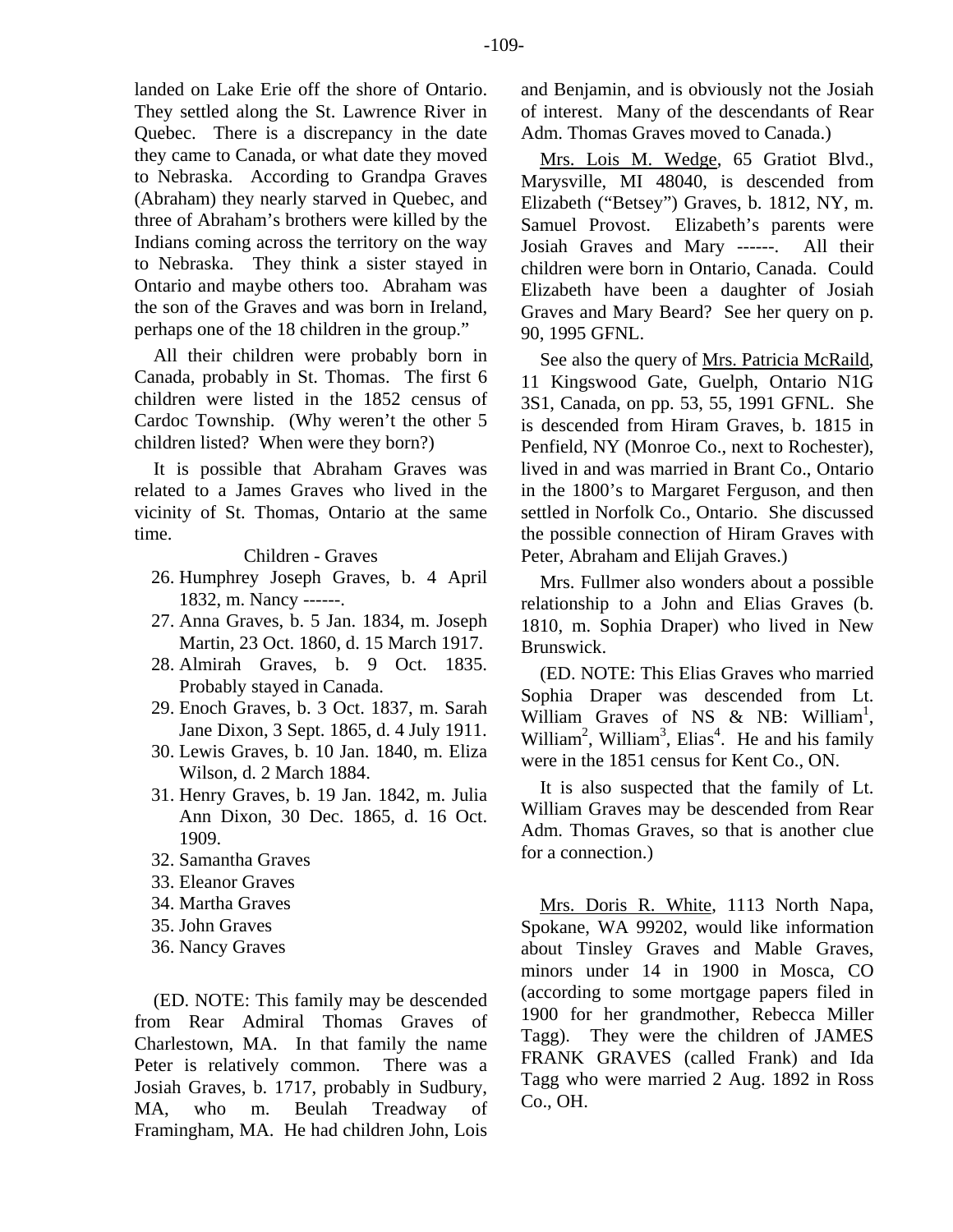Her father was Pearl Tagg who went west about 1911 and changed his name to Montague. "I never knew the name of a single relative of his, except his death certificate which showed his father as William Montague and his mother as Rebecca Miller, born Ohio. I did find his first family, but they did not want to share any information with me."

Mr. George Robert Graves III, 5 Hickory Creek Circle, Gun Barrel city, TX 75147, wrote: "GEORGE ROBERT GRAVES, Sr., my grandfather, came to Texas after the Civil War. Family records state that he was born in Wisconsin and served in the U.S. Army under the name of William Weaver.

We don't know what part of Wisconsin he was from, and we don't know why he served in the Army under a different name. Family records also say that he was of Scotch-Irish ancestry."

His descent is: (1) George Robert Graves, Sr., b. 11 March 1848, WI, d. 10 March 1911, Dallas, TX, m. 6 Sept. 1877, Belton, TX, Mary Frances Kennedy, b. 22 May 1859, Brenham, TX, d. 30 Jan. 1941, Dallas, TX, (2) George Robert Graves, Jr., b. 10 Feb. 1888, Kerens, TX, d. 16 Nov. 1951, Dallas, TX, m. 6 July 1926, Ellis Co., TX, Pearl Folley Smith, b. 1 Oct. 1906, Dallas, TX, d. 6 Oct. 1988, Athens, TX, (3) George Robert Graves III, b. 7 Aug. 1930, Dallas, TX.

Mr. George P. Graves, P.O. Box 277, Decatur, GA 30031-0277, is looking for information on his great-grandfather, CHESTER GRAVES, and the earlier ancestry.

His descent is: (1) Chester Graves, m. Elizabeth Ringer (probably in New York City), (2) Charles Graves, b. 7 April 1863, m. Catherine Cotter, b. 14 Feb. 1886, (3) Charles Paul Graves, b. 28 Sept. 1903, New York City, m. 12 Sept. 1928, New York City, Catherine Lynch, b. 19 June 1905, (4) George P. Graves, b. 19 July 1934, Brooklyn, NY.

Mr. Roy A. Manous, P.O. Box 1161, George West, TX 78022-1161, is looking for the parents of his grandmother, Sarah Elizabeth Graves, born about 1859 in AR (according to the censuses of 1870 and later. Her death certificate gives the name of her father as GEORGE GRAVES, and says she was born 31 July 1854 in AR, and died 23 Dec. 1939 in Kiowa, OK. Many records disagree with each other, however, and her date of birth is more likely about 1859.

Sarah had a brother, Thomas Graves, who was born about 1862 in AR. His family later lived in Denton Co., TX (just north of Fort Worth and Dallas). Their mother Mary Graves married Auston Coulter, 1865, Chicot Co., AR. A son by this second marriage was Sigmon Coulter.

(ED. NOTE: The 1850 census index of AR lists a George Graves in Jackson Co., AR, and a George W. B. Graves in Saline Co., AR. I suggest looking at both of these, and also checking the 1860 census for AR.

Since Chicot Co., AR is right on the Mississippi River in extreme southeastern AR, it is possible that the family migrated down the river from KY or TN. There was a George Graves, son of Joseph Graves and Margaret A. Hayes, born about the right time who married Mary Keen, in Fayette Co., KY, descended from Capt. Thomas Graves of VA.

He had a previous query for this ancestor on p. 45, 1981 GFNL.)

## *GRAVES FAMILIES OF THE BRITISH ISLES*

Mrs. Alyce Mitchem Jenkins, 11 Hunter's Trail, Warren, NJ 07059-7105 (sjxf44b @prodigy.com), would like to learn more about the family and ancestry of her THOMAS GRAVES of Birmingham, England. She had a previous query on p. 60, June 1996 GFNL. A genealogy for her family follows.

## DESCENDANTS OF THOMAS GRAVES AND HANNAH ------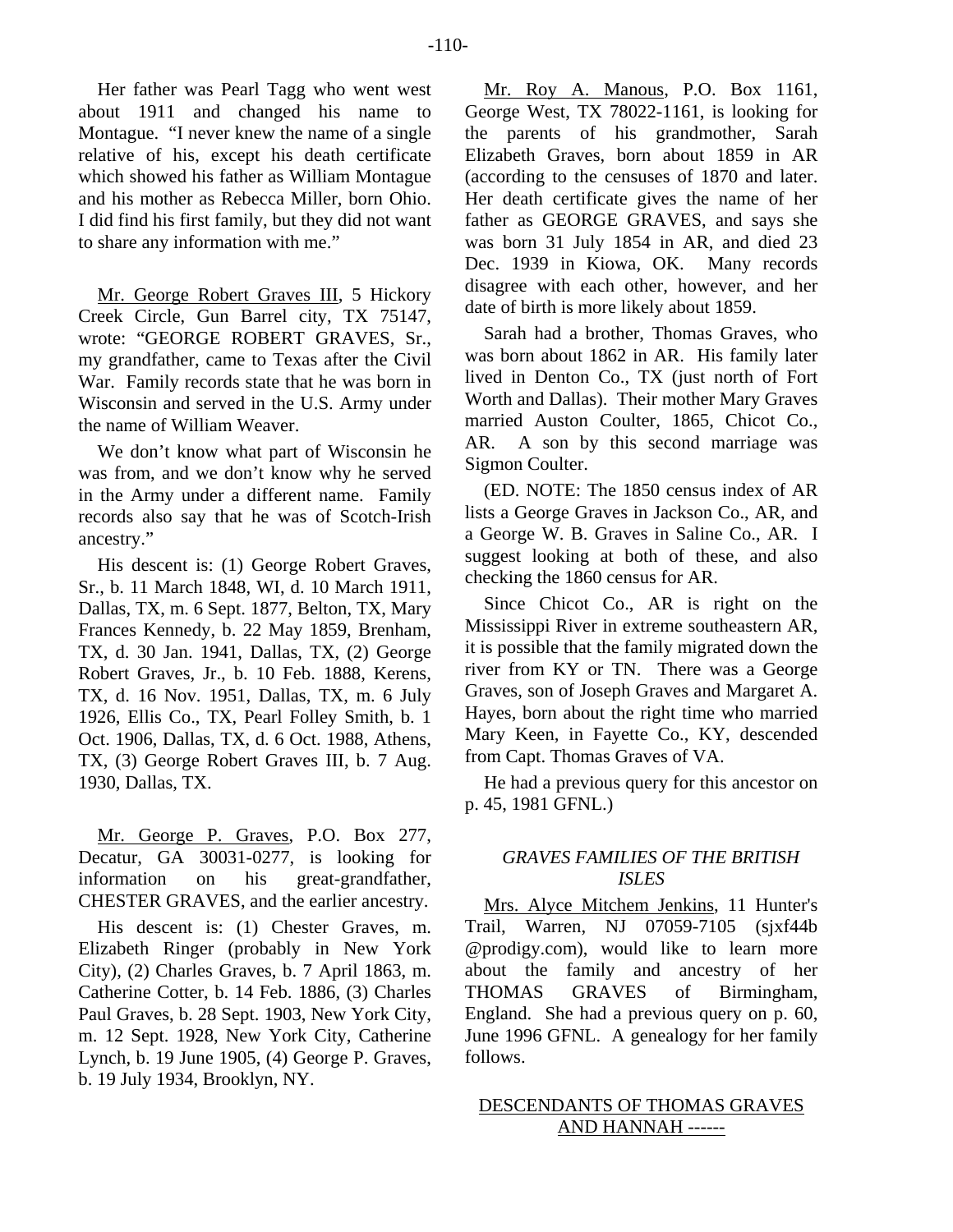## OF BIRMINGHAM, WARWICKSHIRE, ENGLAND

#### GENERATION 1

Thomas Graves (1) married Hannah ------. They were listed as the parents of their son Harry on his baptismal record. It is not known whether there were more than the 2 children listed below. They lived in 1835 on Cheapside Street, Birmingham, Warwickshire, England. Thomas was a grocer.

Children - Graves

- +2. Harry Graves, b. 1 Feb. 1833, m. Sarah Jackson, d. 28 Dec. 1878.
	- 3. Kate Graves, probably never married.

#### GENERATION 2

Harry Graves (2) was born 1 Feb. 1833, was baptized 17 Sept. 1835 in the parish of St. Philip, Birmingham, County of Warwick, England, and died 28 Dec. 1878 at age 45. He married Sarah Jackson. They moved to Chicago, IL, probably in the 1868 or 1869. They had 5 children, only one of whom survived. After Harry died, Sarah married Donald Cameron in 1880. She died 11 May 1906.

#### Children - Graves

- 4. Elizabeth Graves, b. March 1865, d. 16 Feb. 1869.
- 5. Harry Graves, b. and d. 1 Nov. 1868.
- +6. Victoria Graves, b. 19 Jan. 1870, m. James Robert Black, 3 June 1890, d. 22 Nov. 1905.
	- 7. child, b. and d. 1 April 1872.
	- 8. Edith M. Graves, b. July 1874, d. 10 Aug. 1876.

#### GENERATION 3

Victoria Graves (6) was born 19 Jan. 1870 and died 22 Nov. 1905 in childbirth. She married James Robert Black on 3 June 1890.

#### Children - Black

+9. Queenie Harriet Black, b. 7 Dec. 1900, m. John Foster Mitchem, d. 19 Aug. 1988.

 10. Muriel Black, b. 22 Nov. 1905, d. May 1906.

#### GENERATION 4

Queenie Harriet Black (9) was born 7 Dec. 1900 and died 19 Aug. 1988. She married John Foster Mitchem. They only had one child.

#### Children - Mitchem

 11. Alyce Mitchem, b. 3 Nov. 1935, m. Reese Valmer Jenkins.

Dr. Geoffrey M. W. Mann, Baytrees, Burnhams Rd., Bookham, Leatherhead, Surrey KT23 3AU, England, has sent the following information on his wife's descent from GEORGE GRAVES and Jane ------. Help with learning more would be appreciated.

## DESCENDANTS OF GEORGE GRAVES AND JANE ------ OF HERTFORDSHIRE & ESSEX, ENGLAND

#### GENERATION 1

George Graves (1) was probably born about 1750. He married Jane ------, probably about 1775. The first 2 children listed below were baptized in Langley, Essex, and the third was baptized in Furneaux Pelham, Hertfordshire, England.

#### Children - Graves

- +2. George Graves, bapt. 21 Sept. 1777, m. Sarah Negus, 20 Feb. 1798.
- +3. Thomas Graves, bapt. 28 May 1780, m. Catherine Tofts, 19 Dec. 1797.
	- 4. William Graves, bapt. 15 Jan. 1786.

#### GENERATION 2

George Graves (2) was baptized 21 Sept. 1777 in Langley, Essex. He married Sarah Negus on 20 Feb. 1798 in Langley. All their children were baptized in Langley.

## Children - Graves

- 5. Thomas Graves, bapt. 29 April 1804.
- 6. Mary Graves, bapt. 31 Jan. 1807.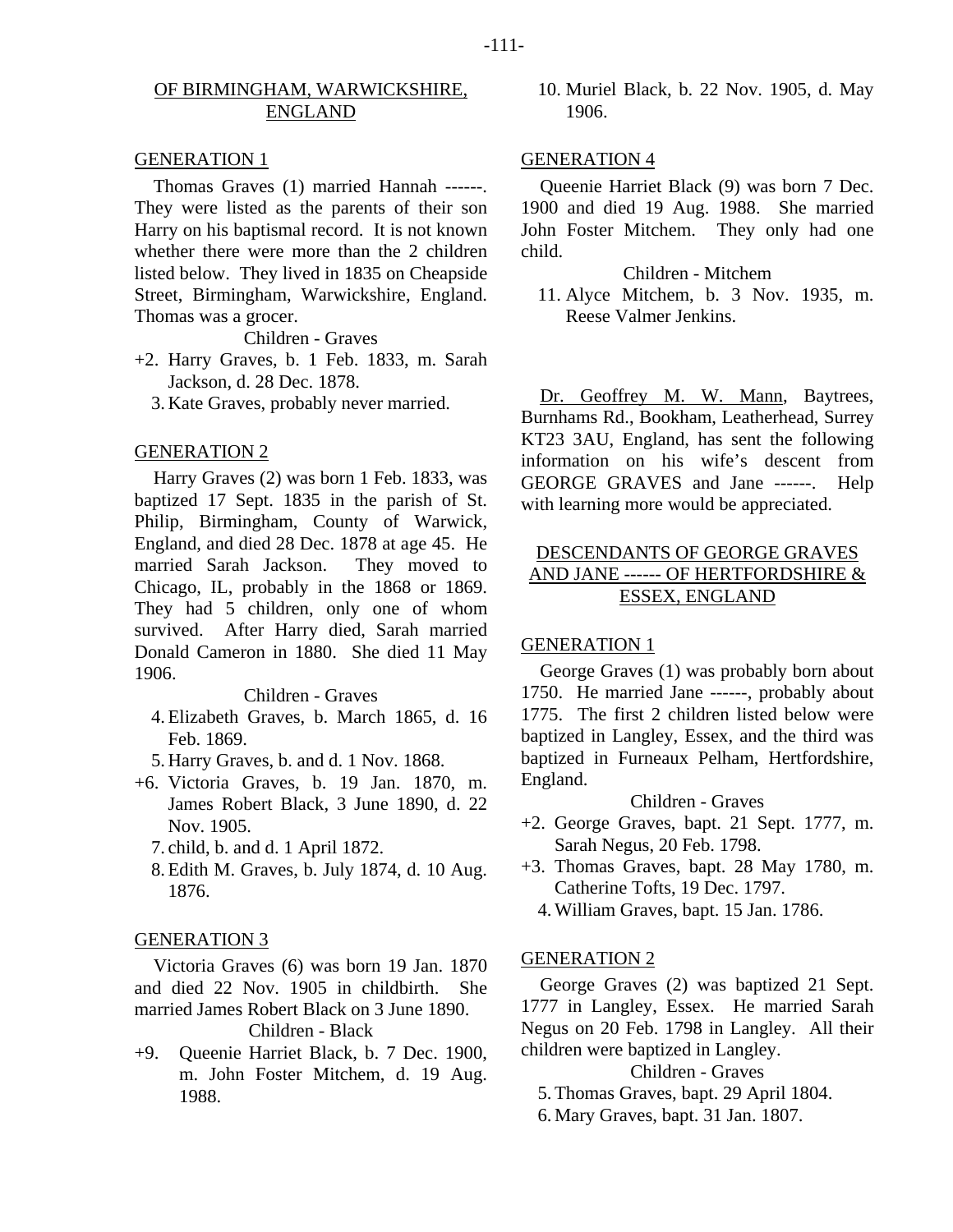7. Sarah Graves, bapt. 31 July 1808.

8. Jane Graves, bapt. 3 Feb. 1811.

Thomas Graves (3) was baptized 28 May 1780 in Langley, Essex. He married Catherine ("Kitty") Tofts on 19 Dec. 1797 in Langley. All their children were baptized in Langley. Children - Graves

- 9. Sarah Graves, bapt. 22 Nov. 1801.
- 10. Grace Graves, bapt. 6 Nov. 1803.
- +11. Eliza Graves, bapt. 6 Oct. 1805, m. William Cranwell, 22 Jan. 1828, d. by 1841.
	- 12. David Graves, bapt. 19 July 1812.

#### GENERATION 3

Eliza Graves (11) was baptized 6 Oct. 1805 in Langley, Essex, and died by 1841. She married William Cranwell on 22 Jan. 1828 in Newport, Essex.

Children - Cranwell

+13. Sarah Cranwell, b. 1835, m. Thomas Short, d. 1887.

#### GENERATION 4

Sarah Cranwell (13) was born in 1835 and died in 1887. She married Thomas Short. He was born in 1835 and died in 1917.

Children - Short

+14. Thomas Short, b. 1856, m. Martha Kilbourn, d. 1919.

#### GENERATION 5

Thomas Short (14) was born in 1856 and died in 1919. He married Martha Kilbourn. She was born 1850 and died 1904.

Children - Short

+15. Thomas Short, b. 1878, m. Alice Mansfield, d. 1961.

#### GENERATION 6

Thomas Short (15) was born in 1878 and died in 1961. He married Alice Mansfield. She was born in 1879 and died in 1961.

Children - Short

+16. Nellie Short, b. 1908, m. Roderick Stevenson, d. 1993.

#### GENERATION 7

Nellie Short (16) was born in 1908 and died in 1993. She married Roderick Stevenson. He was born in 1902 and died in 1957.

Children - Stevenson

 17. Jean Stevenson, b. 1934, m. Geoffrey M. W. Mann. He was b. 1930.

#### *NORTHERN GRAVES FAMILIES*

Mr. Leland E. ("Lee") Graves, 11814 East Skyview Ave., Spokane, WA 99206-7008 (dadgraves@aol.com), is looking for the ancestry of his ALEXANDER GRAVES who married Harriet M. Rose. A partial genealogy follows.

(ED. NOTE: This family has some similarities to that of immigrant Deacon George Graves of Hartford, CT, but no connection has been found.)

## DESCENDANTS OF ALEXANDER GRAVES AND HARRIET M. ROSE OF NY & PA

## GENERATION 1

Alexander ("Alex") Graves (1) was born about 1836, probably in NY. He married Harriet ("Hattie") M. Rose, daughter of John Rose. She was born 12 Nov. 1843, probably in NY, and died 18 Jan. 1929 in Sandpoint, Bonner Co., ID.

Alexander and family lived in Pennsylvania, moved to WI between 1865 and 1872, and then moved to Idaho about 1905. Some of the family stayed in WI and are still there.

Children - Graves

- +2. Elmer Ellsworth Graves, b. 9 June 1865, m. Florence G. Loper, 5 April 1889, d. 5 Jan. 1951.
	- 3. Alexander Graves, Jr., b. WI, m. Dehlia ------, d. Libby, Lincoln Co., MT.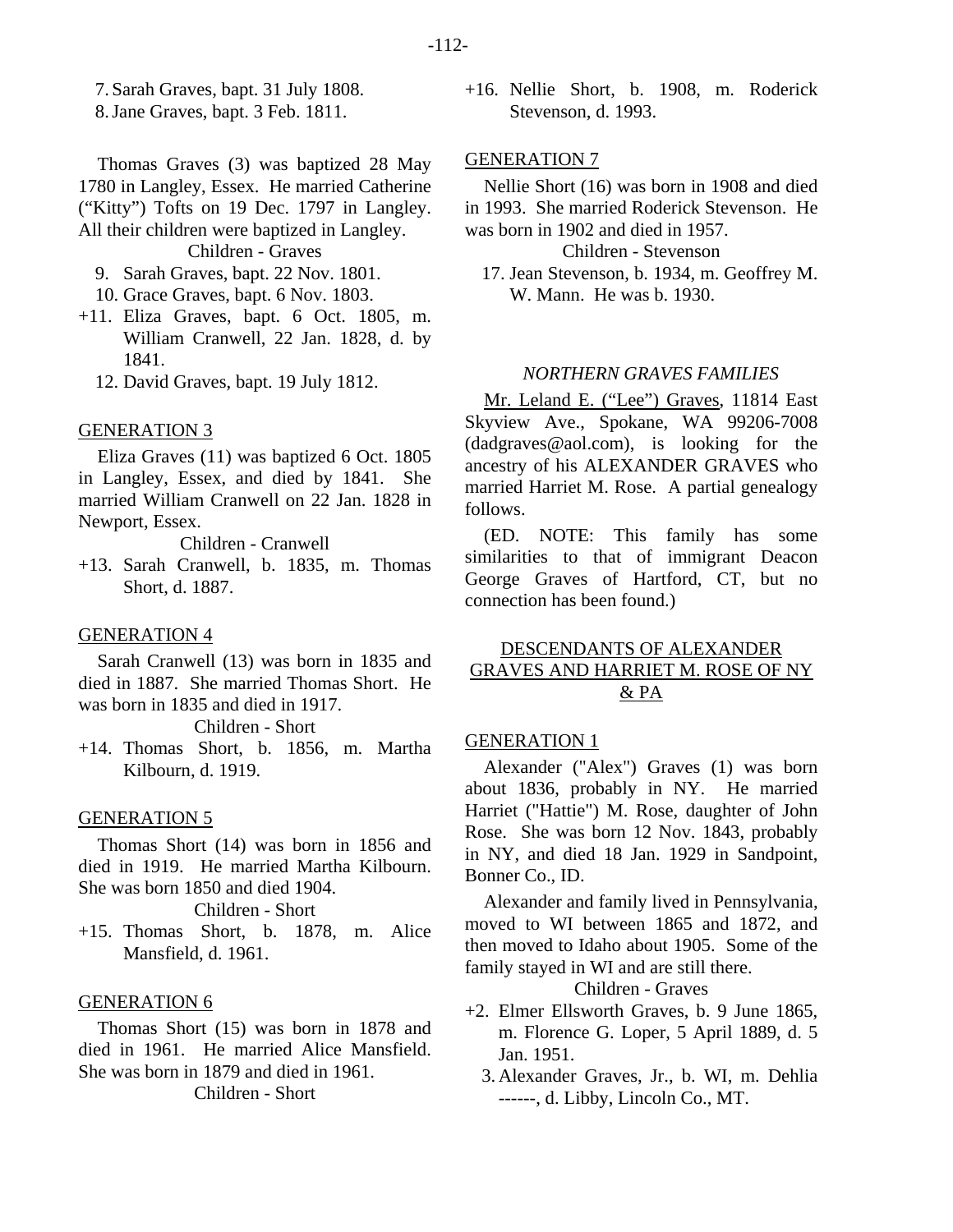- 4. Ione Ulala Graves, b. 19 Feb. 1872 (Eau Claire, Eau Claire Co., WI), m. Dimmick Louis Brown, 16 April 1887, d. 12 Sept. 1908. He d. 10 April 1938.
- 5. Jessie Graves, b. WI, m. Chris Nelson, d. Sandpoint, ID.
- 6. Benjamin Graves, b. 5 Feb. 1879 (Ludington, WI), m. Rosa Burger, d. 21 July 1948 (Sandpoint, ID).

## GENERATION 2

Elmer Ellsworth Graves (2) was born 9 June 1865 (or 1864, according to death certificate) in Pennsylvania, and died 5 Jan. 1951 in Everett, Snohomish Co., WA. He married Florence G. Loper, daughter of Samuel Loper and Lillian Alexander, in 5 April 1889 in WI. Florence was born 5 April 1868 in Brownsville, Houston Co., MN, and died 15 Sept. 1957 in Everett, WA. Elmer was a farmer. They moved to Idaho in 1923 They were both buried in Cypress Lawn Cem., Everett. All their children were born in Stanley, Chippewa Co., WI, with the possible exception of Eva whose birthplace is just given as WI.

#### Children - Graves

- +7. William Lafayette Graves, b. 24 March 1892, m. Marian Dorothy Brixen, 24 March 1927, d. 9 Oct. 1982.
	- 8. Lillian ("Lillie") Violet Graves, b. 30 April 1894, d. 29 Nov. 1987.
	- 9. Eva Lois Graves, b. 25 July 1896, m. Ben Harrison Tarbox, 21 Dec. 1918 (Wilson, Eau Claire Co., WI), d. 7 July 1982 (WI). He was b. 1893 in WI.
	- 10. Ida Belle Graves, b. 29 Jan. 1898, m. Frank Rykal, Sept. 1919 (WI), d. 5 Nov. 1936 (Cadott, Chippewa Co., WI). He was b. 1896 in WI.
	- 11. Jeanette (Jennie") Doris Graves, b. 9 Feb. 1900, m. Willard Marshall Hudson, 23 July 1922 (Luddington, WI), d. 7 Aug. 1983 (Everett, WA). He d. 7 Aug. 1965 in Everett, WA.
	- 12. Winifred Graves, b. 1900, d. 1905.
- +13. Lawrence Bryan Graves, b. 14 Feb. 1902, m. Madeline Ida Ella Drew, 1926, d. 4 Nov. 1975.
	- 14. Elmer Paul Graves, b. 9 Nov. 1903, d. 25 June 1967 (Everett, WA). He had children with Pansie Merle Tremblay, but never married.
	- 15. Clayton Roy Graves, b. 10 Jan. 1912, m(1) Doris Baird, June 1940 (Sandpoint, Bonner Co., ID), m(2) Athena Jeanne Gussick, living in 1996. His first marriage ended in divorce. Athena was b. 26 Sept. 1918 in Conrad, Pondera Co., MT, d. 21 Aug. 1992 in Spokane, Spokane Co., WA. No children.

#### GENERATION 3

William Lafayette Graves (7) was born 24 March 1892 in Stanley, Chippewa Co., WI, died 9 Oct. 1982 in Sandpoint, Bonner Co., ID, and was buried in Pinecrest Cem., Sandpoint. He married Marian Dorothy Brixen, daughter of Andrew C. Brixen and Anine Fredrika Keller, on 24 March (or 26 April?) 1927 in Sandpoint. She was born 8 Aug. 1907 in Alder, Madison Co., MT, and was living in 1996. All the children of William and Marian were born in Sandpoint, ID. William also fathered a child out of wedlock.

Children - Graves, by unknown mother

 16. Kenneth William Graves, b. 23 Jan. 1918 (Eau Claire, WI), m. Nellie Marie Stoll, 5 March 1941 (Coeur d'Alene, Kootenai Co., ID), living in 1996. She d. 11 Feb. 1986 in Coeur d'Alene, ID.

Children - Graves, by Marian D. Brixen

- 17. Dorothy Louise Graves, b. 3 June 1928, m. Charles Adair Hilligoss, 19 July 1953 (Sandpoint, ID). Charles was b. 19 Nov. 1921 in Sandpoint, ID. Both living in 1996.
- 18. Milford Andrew Graves, b. 19 Dec. 1930, m. Colleen Clairce Crane, 6 April 1952 (Sandpoint, ID). She was b. 24 June 1933 in Loesch, Powder River Co., MT. Both living in 1996.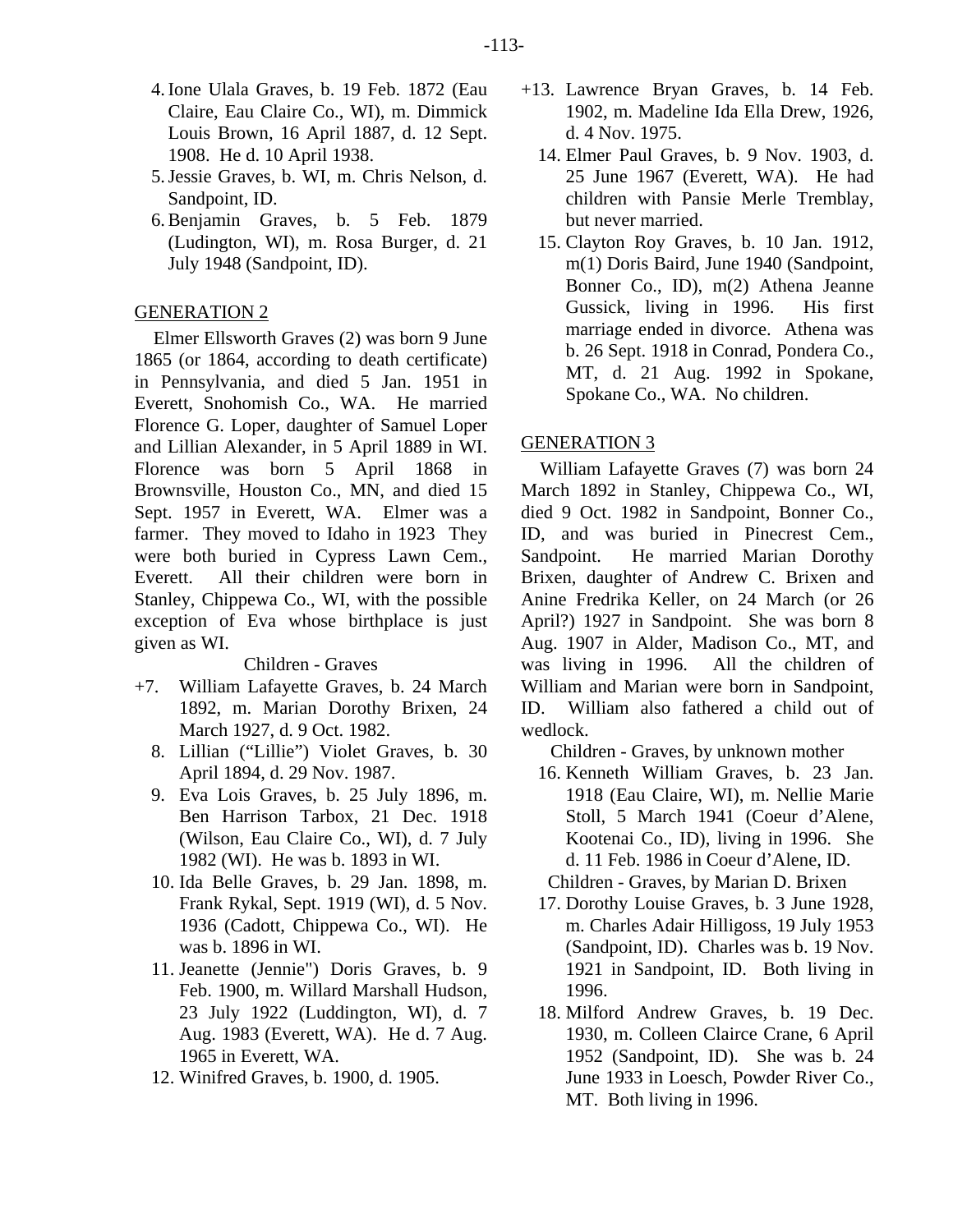- 19. Leland ("Lee") Ellsworth Graves, b. 12 Sept. 1932, m. Joyce Lorraine Crane, 4 April 1952 (Sandpoint, ID). She was b. 30 March 1933 in Loesch, Powder River Co., ID. Both living in 1996.
- 20. Lucille Elaine Graves, b. 31 Aug. 1935, m(1) Collins Lynn Crane, 16 April 1954 (Sandpoint, ID), m(2) Harlan Hylton, 28 Aug. 1994 (Sandpoint, ID). Collins d. 24 June 1982 in Dillon, Beaverhead Co., MT. Lucille was living in 1996.

Lawrence Bryan Graves (13) was born 14 Feb. 1902 in Stanley, Chippewa Co., WI, died 4 Nov. 1975 in Everett, Snohomish Co., WA, and was buried in Everett. He married Madeline Ida Ella Drew, daughter of Earnest Drew and Helen Mable Halverson, in 1926. She was born 7 Nov. 1908 and died 23 Dec. 1934, both in Sandpoint, Bonner Co., Idaho, and was buried in Sandpoint. All their children were born in Sandpoint.

Children - Graves

- 21. Donald Alvin Graves, b. 6 May 1929.
- 22. Richard Elmer Graves, b. 7 July 1930.
- 23. Ralph Lawrence Graves, b. 13 Sept. 1931.
- +24. Garry Phillip Graves, b. 9 March 1933, m. Yolanda Joan Matchett, 23 Dec. 1954.

Mrs. Phyllis E. Brothers, 41 Mt. Hitchcock Rd., Wales, MA 01081, is looking for the ancestry of her ggg-grandmother, OLIVE GRAVES.

Olive Graves from Belchertown, MA married Reuben Prentice April 23, 1789. She transferred from the church in Somers, CT to the Belchertown church in 1807, and returned to the Somers church in 1812. Olive and Reuben had 9 children, surnamed Prentice, all born in Somers from 1790 to 1813. They were:

- James, b. 29 March 1790
- $\bullet$  Olive, b. 13 April 1792
- Benjamin, b. 15 May 1797
- William, b. 7 July 1799
- Olive, b. 24 Jan. 1802
- Mary, b. 24 Dec. 1804
- Sophia, b. 16 Sept. 1807
- $\bullet$  child, b. 6 July 1810
- child, b. 31 Jan. 1813

Her descent from Olive is: (1) Olive Graves, (2) Sophia Prentice, (3) Emeline Sophie Bowers, b. 26 Aug. 1837, d. 7 April 1923, Stafford, CT, (4) Bert Lamb (grandfather of Mrs. Brothers), b. 14 May 1870, d. 4 March 1956, Stafford, CT.

Mr. Sam F. Heal, 33851 Shelley Lynne Dr., Sterling Heights, MI 48312-6055, is looking for information on his g-g-grandmother, SARAH GRAVES. What he has came from an old biographical sketch book for Kent Co., MI, published in the 1880's. "It states that my great-grandfather, Henry Stroup, was born 1815 in PA and was raised and educated in Seneca Co., NY. He was the son of Michael and Sarah (Graves) Stroup, 'natives of Pennsylvania and of English descent'. The only other clue given is that Henry's greatgrandmother Amanda Whitmore 'lived to the enormous age of 126 years'. Henry came to MI and married a Sanford and the rest is pretty much known history."

"Henry, Michael's son, worked on the Erie Canal as a driver for 7 years and then spent about 20 years driving logs on the Flat River her in MI, and married a Mary Sandford in 1841 from NY of Scotch and English descent." Children of Henry Stroup were: Edward, Oscar, George, Henry, Harriet, and Annette.

Ms. Janet J. Carr, 1219 Lashbrook, Houston, TX 77077-2528, previously thought she was a Graves descendant, as discussed in her query on p. 16, 1996 GFNL. However, she has now found that the line is Geer and not Graves.

Mrs. Addie B. Morrissey, 3710 Clubhouse Rd., Lakeland, FL 33813 (searchn@gte.net), is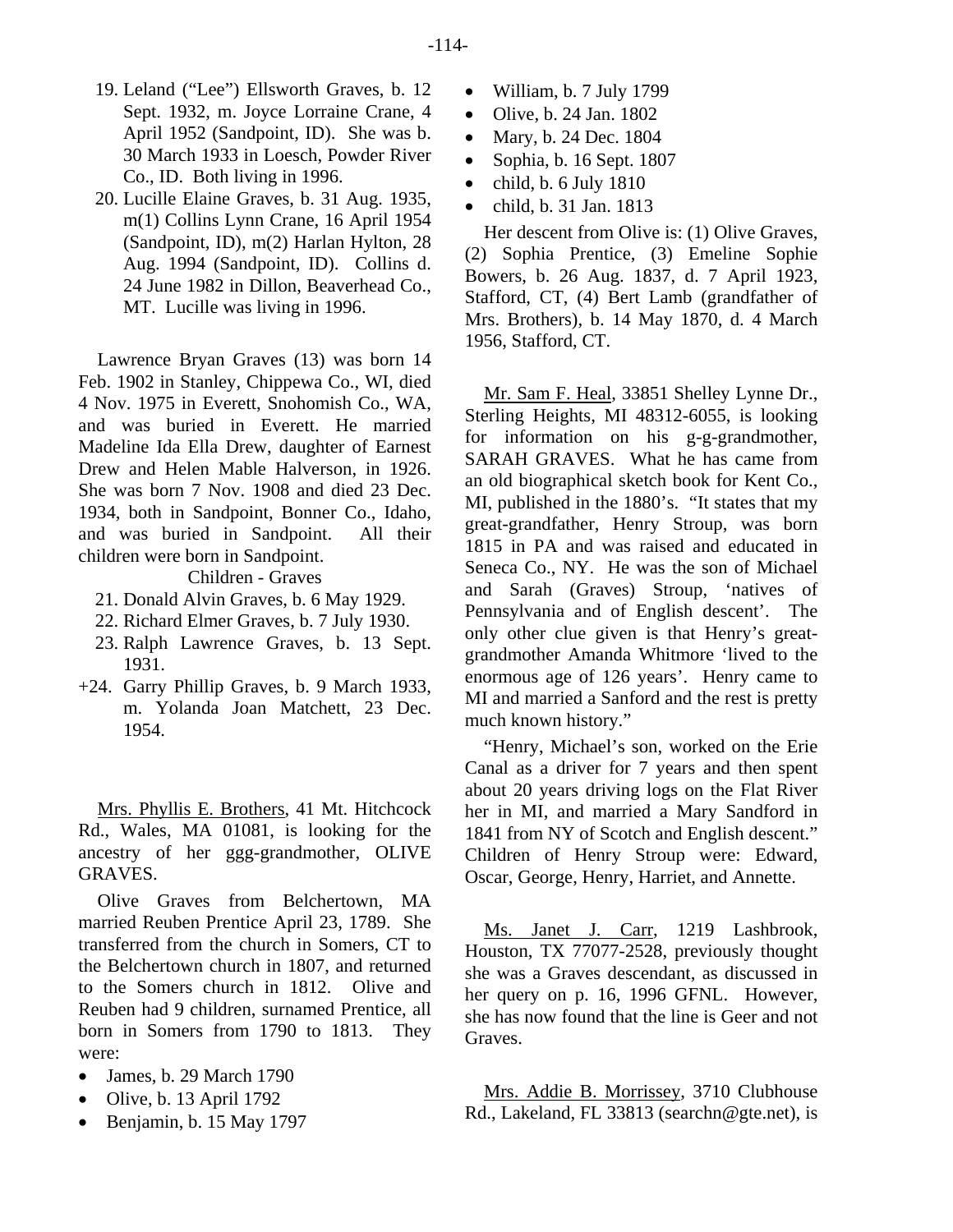a descendant of JOHN GRAVES who emigrated from Nazing, Essex, England and settled in Roxbury, MA in 1633. He also had connections with Hertfordshire, England.

She is descended through his daughter, Hannah Graves, born 1636, who married John Mayo, and through the daughter of Hannah and John, Mehitable Mayo, who married Samuel Morris. Mehitable and Samuel are her 6th great grandparents.

She would like to communicate with any other descendants of John Graves.

## *JOHN GRAVES OF CONCORD, MA*

Dr. Leslie L. Wilkes, 318 East 44th St., Savannah, GA 31405, was looking for the ancestry of his ancestor, Joel Spenser Graves, as shown on the descendant chart on this page. The descent from JOHN GRAVES of Concord, MA is: John<sup>1</sup>, Benjamin<sup>2</sup>, Concord, MA is:  $,$  Benjamin<sup>2</sup>, Benjamin<sup>3</sup>, Jedediah<sup>4</sup>, Allen<sup>5</sup>, Cyrus<sup>6</sup>, Joel Spenser<sup>7</sup>.

One interesting discovery from his information is his son, Cherry Hiram Graves. The ancestry of this person, who lived in Thomas Co., GA, previously couldn't be found. It was assumed he was from a southern Graves immigrant. Once his parents were identified, it was apparent that he was from a northern family. (ED. NOTE: He was shown in my draft of the genealogy as Henry Cherry Graves. This is an example that migration from unexpected areas should always be considered as a possibility.)

Joel Spenser Graves 1812 - 1887 +Eunice Whedon 2 Roxanna Graves 1837 -+Oliver Hayes . . . . . . . . . . . . ........ 2 Sarah Graves 1839 -........ 2 Nathan Graves 1843 -............. +Sara Watkins 2 Spencer Graves 1843 -Hattie Watkins 2 Charles Graves 1848 -. +Margaret E. Roberts . . . . . . . . .............. +Lola Ford  $+$ Sallie A. Watkins  $+$ Tom Mills ................. 5 Barbara Ann Blanton 1942 -- Rachel Davidson Blackwell 1914+ 6 Leslie Lamar Wilkes III 1970 -.......... 2 Cyrus Graves 1853 -.............. +Nellie McKennon .......... 2 Alice Graves 1856 -.............. +Erasmus Hailey .......... \*2nd Husband of Alice Graves: ............... +Unkown Dell

## *SAMUEL GRAVES OF LYNN, MA*

Mrs. Grace Pittman, 239 East South Temple #502, Salt Lake City, UT 84111, is not a Graves descendant. However, she wrote that she and two others are preparing a book on the two main Bruce immigrants to Massachusetts, Thomas of Sudbury in the 1670's and George of Woburn in the 1650's.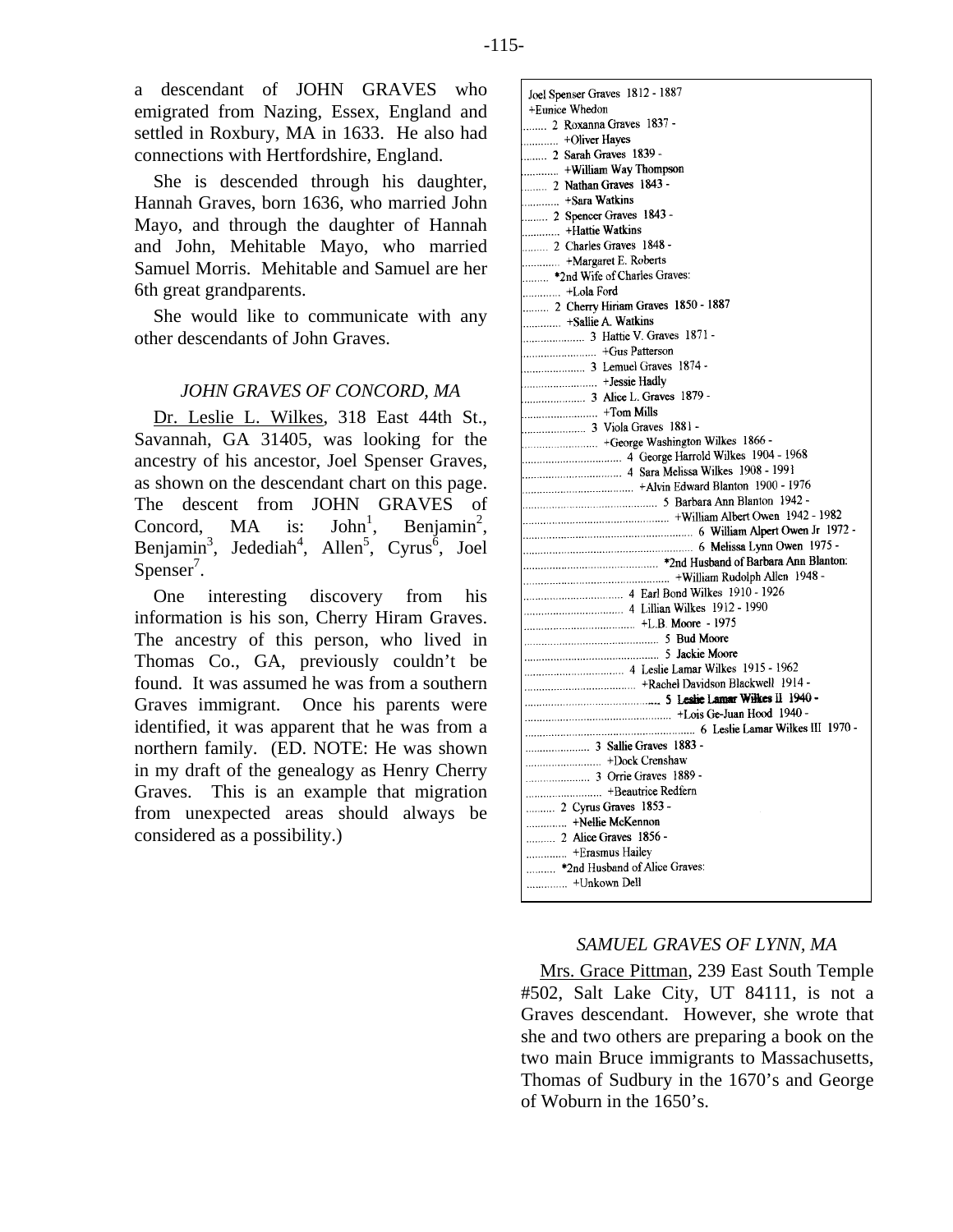She noticed in the Samuel Graves book that Elizabeth Barron Graves (#1696 on p. 141) married Joseph H. Bruce. In the book, his parents are given as James A. Bruce and Rosina of Omaha, NE. Actually his father was Joseph A. Bruce, his mother was Rosina Young, and they lived in Charlestown and Somerville, MA, from the 1840's until about 1862-3. The censuses of 1850 and 1860 show the family, including son Joseph H. Bruce.

They moved to Nebraska, and Omaha City directories list both Joseph A. and his son Joseph H. Bruce from 1867-1869, but not after that, so they must have moved away.

"Although I have a good idea who his parents were, I have not found a death record or anything else to prove it... Joseph A. Bruce was born in NH and, if he is who I think he is, he was a descendant of George Bruce of Woburn." She would appreciate help on this Bruce ancestry.

She would like to contact anyone descended from Elizabeth B. Graves and Joseph H. Bruce.

Also, on p. 93 of the book is an Abisha Collins (#483) who married Sarah Farrar, daughter of Daniel and Lucy (Bruce) Farrar. Lucy is descended from George Bruce. They have her complete line back to George and will be happy to share the information with anyone who wants it.

Ms. Priscilla A. Blount, 250 Ogden Rd., Wenonah, NJ 08090, descended from SAMUEL GRAVES of Lynn, MA, has been researching her Hibbert/Hibbard ancestors who intermarried with the Graves family, and has found some discrepancies in published information that she would like to reconcile.

Page 16 of Genealogy of the Hibbard Family by Augustine G. Hibbard states that John Hibbard (son of Robert) married 10 Oct. 1670 Abigail Graves of Lynn, MA. Page 17 states that Joseph Hibbard married 20 Oct. 1670 to Elizabeth Graves.

In the Samuel Graves book by Kenneth V. Graves, page 21, it is also stated that John

Hibbard married Abigail Graves in 1670. But Beverly, MA, Vital Records, page 160, states Joseph Hibbert and Abigail Graves were married 20 Oct. 1670.

On another similar issue, *Introduction to the Bennett Family Genealogy of Guilford, ME*, page 1, states  $John<sup>2</sup>$  Bennett married Elizabeth<sup>3</sup> Hibbert. Page 2 states John<sup>2</sup> Bennett married 27 Aug. 1711 Elizabeth<sup>3</sup> Hibbert  $(John<sup>2</sup>)$  $Robert<sup>1</sup>$ ). ). *Gloucester Marriages*, page 82, confirms the wedding date and their children are listed on pages 88- 91. However, *Genealogy of the Hibbard Family*, page 17, states Elizabeth Hibbert married 1704 John Gray.

Can anyone help resolve these discrepancies?

(ED. NOTE: These Graves-Hibbard marriages are discussed on page 27 in the Samuel Graves book. The information there was probably from the Hibbard book mentioned above. It is not known who Abigail Graves was, but it is believed that she was probably a granddaughter of immigrant Samuel Graves.)

On pages 39-40, 1996 GFNL, was a query from Mr. Robert E. Graves, P.O. Box 10125, Glendale, AZ 85318, about his search for the ancestry of his PETER GRAVES, b. 1806-08, NY, m. Lucy or Louise Ann ------.

The Editor's Note speculated that this Peter was the same as Peter Harder Graves, b. 12 May 1806, descended from SAMUEL GRAVES of Lynn, MA. However, on p. 40 it was noted that the death date of Peter Harder Graves of 14 Sept. 1854 was either wrong or this was not the same Peter Graves, since the Peter Graves of Robert E. Graves was alive in 1860 and listed in the census.

Mrs. Betty Kay Anderson, East 10111 Hwy. 106, Union, WA 98592, has sent a copy of a Bible record confirming that Peter Harder Graves was born 12 May 1806 and died 14 Sept. 1854, aged 48 years, 4 months, 2 days. Therefore, the two Peters cannot be the same.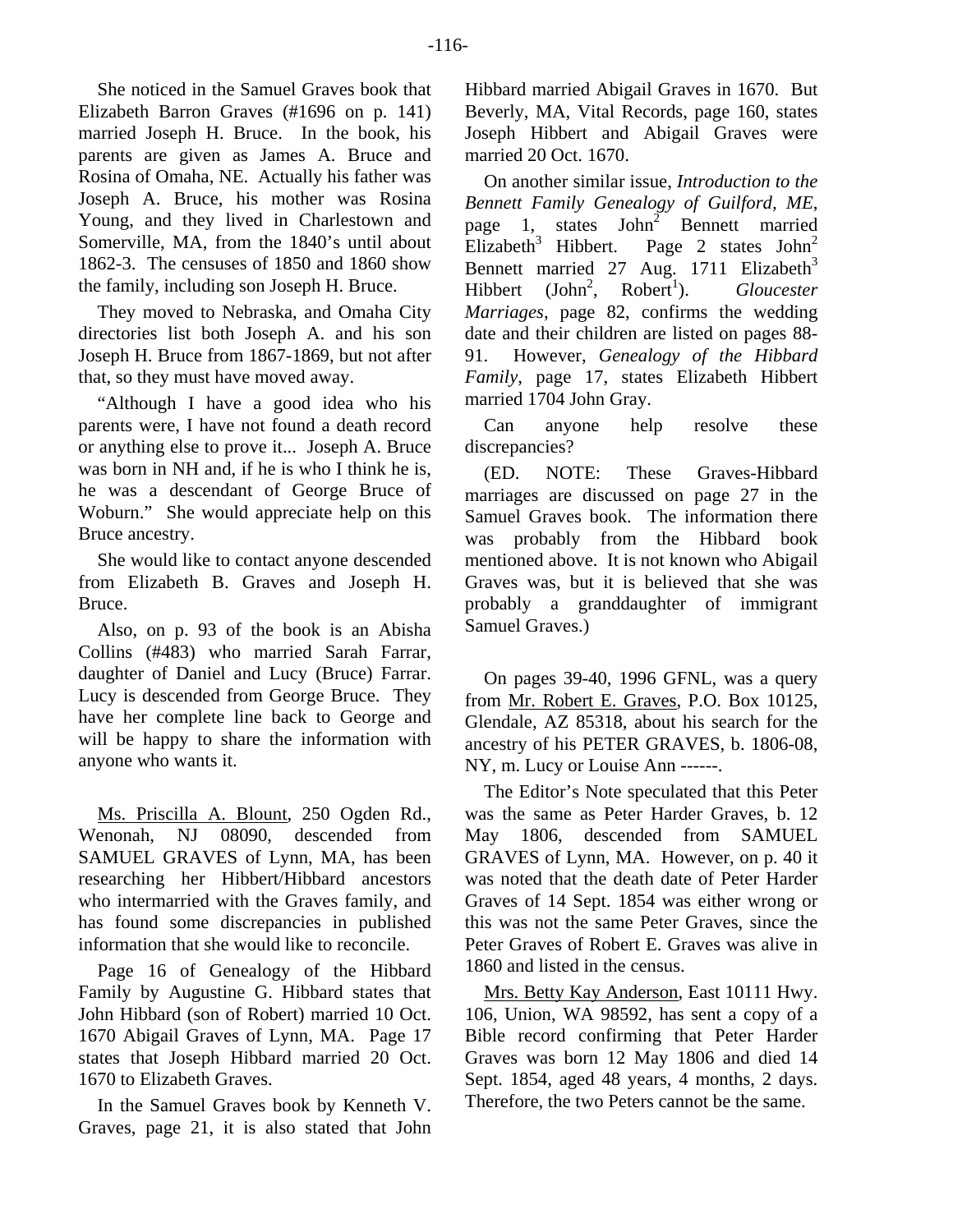Because of the circumstantial evidence mentioned in the previous query, there may be a relationship, however. Help is needed.

## *REAR ADM. THOMAS GRAVES OF CHARLESTOWN, MA*

Mrs. Helen Graves Ames Neidner, 1911 Sherwood Forest Dr., #20, Houston, TX 77043, previously knew of her descent from Deacon GEORGE GRAVES of Hartford, CT (she is #2398 in the book). However, she has now discovered that she is also descended from Rear Adm. THOMAS GRAVES. Her descent is from Cornelius Waldo (#95 in the book) and Abigail Walden.

Mrs. Elizabeth M. Aday, 5805 SE Westfork Rd., Portland, OR 97206, is interested in learning more about her part of the family and the earlier ancestry. Her descent from Rear Adm. THOMAS GRAVES is: (1) Thomas, (2) Rebecca Graves m. Samuel Adams, (3) Susannah Adams m. Daniel Waldo, (4) Bethiah Waldo m(1) Edmund Littlefield, (5) Esther Littlefield m(1) Samuel Soper, (6) Oliver Soper m. Ruth Staples, (7) Sally Soper m. Ebenezer Dean, (8) Relief Soper Dean m. Bradford Dean, (9) George Standish Dean, b. 1835, Taunton, MA, m. Mary Louise Linderman, (10) Mary Ethel Dean, b. 1886, Seward Co., Nobles Co., MN, m. John Tremain, (11) Russell Paul Tremain, b. 1915, Bellingham, WA, m. Dorothy Virginia Dodgson, (12) Elizabeth Marylou Tremain m. Roger Alvin Aday.

## *JOHN GRAVES (JOHANN SEBASTIAN GRAFF)*

Mr. David L. Graves, 1450 Holyoak Lane, Lucas, TX 75002 (dngraves@msn.com), is interested in his part of the family. He is descended from JOHN GRAVES (Johann Sebastian Graff) as follows: John<sup>1</sup>, Jacob<sup>2</sup> m. Turley Coble or Cople, David<sup>3</sup> m. Margaret Bower (?), Martin<sup>4</sup> m. Elizabeth Meloy, Charles F.<sup>5</sup> m. Minnie Gray, Ivan C.<sup>6</sup> m. Celia Robinson, Marvin L. $^7$  m. Anna Montgomery, David L.<sup>8</sup> m. Nancy Stapert.

There seems to be a question about generation 3, since David is said to have first married Miss Fogelman and then married Dolly Shoffner.

## *SOUTHERN GRAVES FAMILIES*

Mrs. Mickey McVey Paulk, 12500 John Williams Rd., Pascagoula, MS 39581-9127, is still looking for the parents and ancestors of her JONATHAN GREAVES.

Jonathan was born about 1764 in VA or NC, and died about 1821 in Lauderdale Co., AL. He married Elizabeth Dickson, daughter of General Joseph Dickson and Margaret McEwen, in 1789. Their children were: (1) Margaret ("Peggy") D. Greaves m. Thomas Jarrett Smith; (2) Joseph Decatur Greaves m. Virginia Smith; (3) Adeline Greaves, never married; (4) Elizabeth F. Greaves; (5) Isabelle Greaves.

It is possible that Jonathan Greaves was descended from the Quaker Greaves/Graves family of New Castle Co., DE. A letter to Ray Graves of Richland Springs, TX in 1985 from Mrs. Reeves Hughes said: "The Greaves family is believed to have come to NC from Christiana, Delaware -- cannot prove as yet."

Mrs. Paulk wants to know whether his father was FRANCIS GREAVES, b. 1740, of Duplin Co., NC.

In a 1986 letter from Mrs. Reeves Hughes to Mrs. Paulk, she said: "I have an estate probated in

Ms. Sidney Ford Tatom, 2165 Rio De Janeiro Ave., Punta Gorda, FL 33983, is working with member Agnes J. Ranseen on some of the Fords of Amelia and neighboring counties of VA. They would appreciate help.

"I am especially interested in one Hezekiah Ford, who appears in the 1790 census of Fairfield Co., SC, in the Fairfield Co. records between 1791 and 1799, and as administrator, along with Milleyson Graves, of the estate of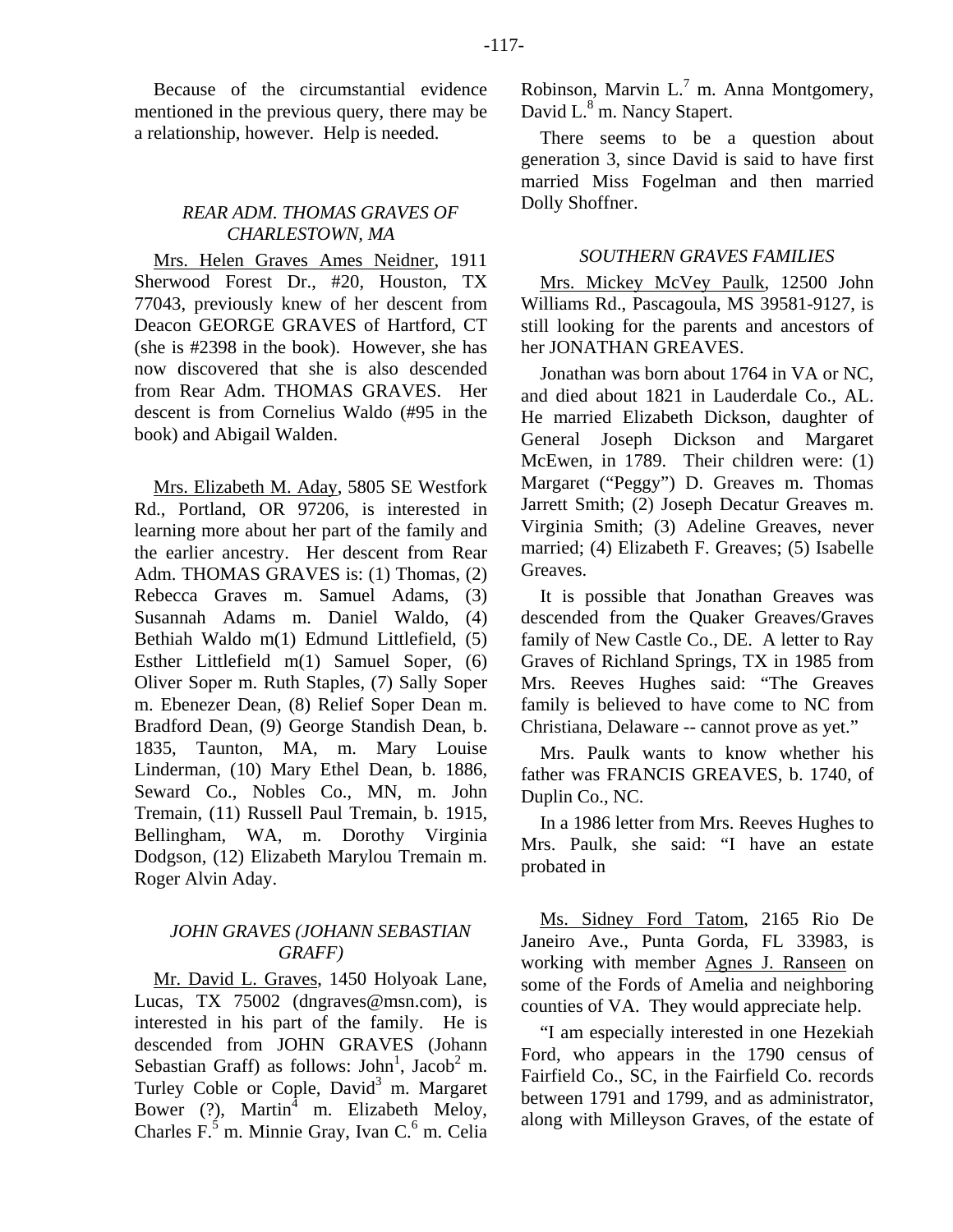JAMES GRAVES in 1791. In the will are named the widow, Milleyson, daughters Mary and Sarah (to whom he bequeaths £50 'due me from Hezekiah Ford'), and son William, who was evidently not of age. A Sela Ford was a witness to the will, and a John Miller was apparently residing on the property at the time. I have been unable to determine the relationship of Sela Ford (presumably Hezekiah's wife) to this family and would appreciate any help you might offer in solving this puzzle.

Hezekiah served in the American Revolution in the same regiment with a Gardner and a Nathaniel Ford, who were evidently kin, but how, I don't know. Hezekiah owned property adjoining Nathaniel Ford, and the name Hezekiah is carried forward in Nathaniel's line. After 1800 Hezekiah Ford disappears from Fairfield Co., and we don't know where he went or even who his children were. One story is that he went to France as part of Benjamin Franklin's staff, but no one has been able to confirm this."

Mr. Wayne L. Wilbur, P.O. Box 158, Hamshire, TX 77622 (wilrice158@aol.com), has found the parents of his John Franklin Graves of Panola Co., TX.

They are "GEORGE GRAVES and Pernecia Mills, married 9 Feb. 1837 in Leake Co., MS. Based on census records on John and brother Lorenzo, they stated their father was from Tennessee. In my Family Tree Maker index finder, I show a George H. Graves in Leake Co., MS in 1840, 1841, 1845. Also a N. T. Mills in Leake Co., MS in 1840, 1841, 1845, and then in 1846 in Shelby Co., TX. Shelby Co. adjoins Panola Co. My Graves family lived on the county line, so I found information about them in both counties. I am figuring George was born about 1817."

He also mentioned that, as a result of his previous query on pp.67-69, 1996 GFNL, Ms. Clara Jane Tennyson sent him the death

certificate number for John Franklin Graves. He wrote the Bureau of Vital Statistics and obtained a copy to confirm his parents.

Mrs. Donna Lynne Edge Taylor, Rt. 2, Box 200, Tenaha, TX 75974, is also descended from the GEORGE H. GRAVES of the preceding query. She would like to learn more about her part of the family.

Ms. Doris McGee, Rt. 1, Box 143C, Bay City, TX 77414, is descended from R. B. GRAVES through his daughter, Jerusha Clementine Graves, b. 7 April 1846, Hunt Co., TX, m. J. W. Eakey in 1865. They or their children moved to Erath Co., TX. It is possible that either R. B. Graves or another part of the family had Indian ancestry. She would like to learn more about these ancestors.

Mrs. Toni Rene Graves Whitten, 2568 Janice Circle, Birmingham, AL 35235-2137, is descended from BENJAMIN GRAVES and Margrett Weever of SC. She would like to find the earlier ancestry. A partial genealogy follows.

# DESCENDANTS OF BENJAMIN GRAVES AND MARGRETT WEEVER OF SC

# GENERATION 1

Benjamin Graves (1) married Margaret Weever. They lived in SC.

Children - Graves

+2. George Anderson Graves, b. 5 June 1814, m. Nancy Jane Shaw, d. 27 March 1902.

# GENERATION 2

George Anderson Graves (2) was born 5 June 1814 in SC, and died 27 March 1902 in Lamar Co., AL. He married Nancy Jane Shaw. She was born 28 Feb. 1824 in TN, and died 8 Feb. 1904 in Lamar Co., AL.

## Children - Graves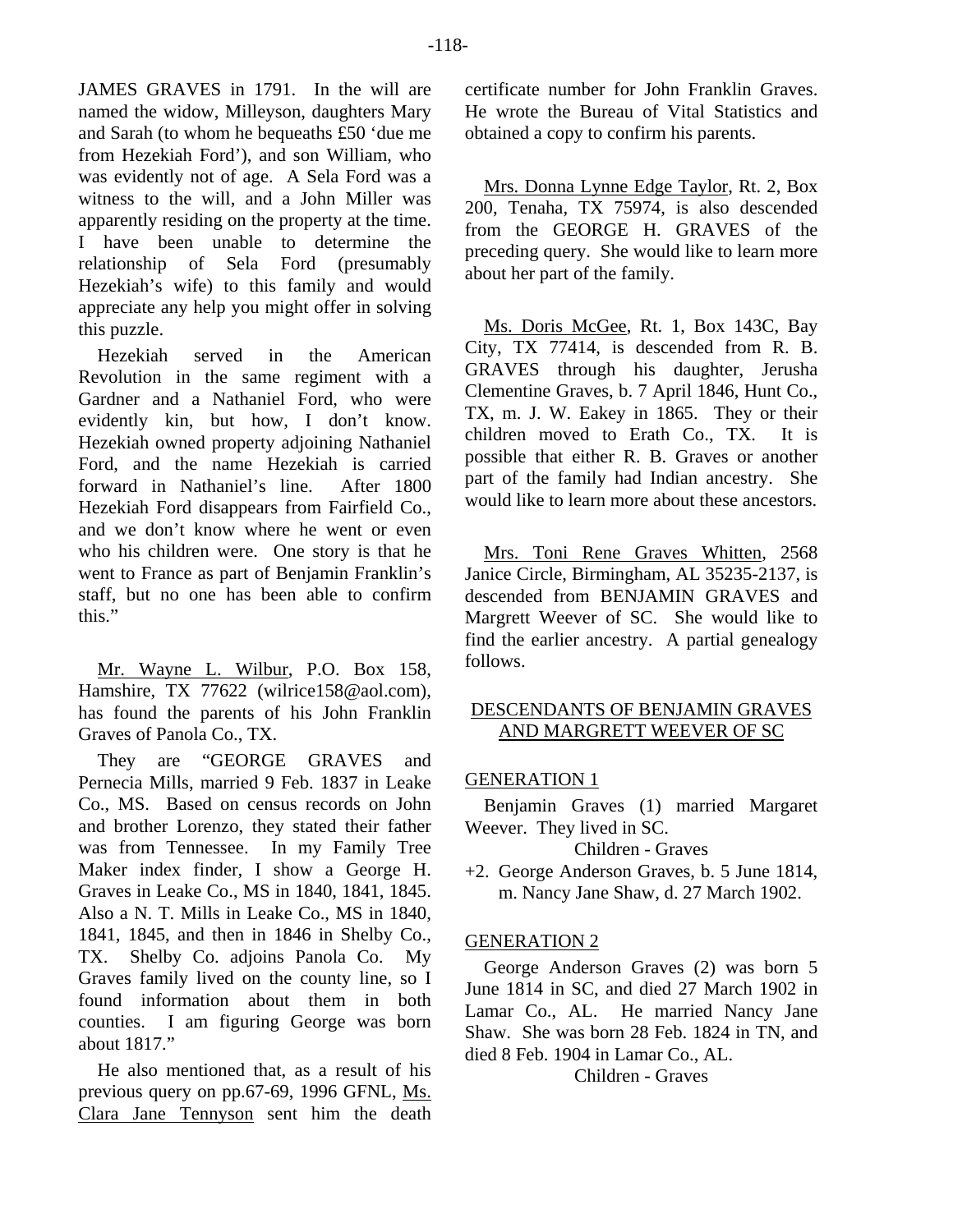- 3. Francis Rebecca Graves, b.c. 1842, m. John W. Morton, 14 Nov. 1875 (Lamar Co., AL).
- +4. Calvin Polk Graves, b. 24 Aug. 1845, m. Francis Mullinax, 7 July 1867, d. 5 Dec. 1919.
	- 5. Moses J. Graves, b. 12 March 1848, m. Mary Jane Newell, 30 Nov. 1876 (Vernon, Lamar Co., AL), d. 16 July 1889 (Lamar Co., AL).
	- 6. Margaret J. Graves, b.c. 1850, m. Simeon B. Thomas, 18 March 1880 (Lamar Co., AL).
	- 7. Mary Jane Graves, b. 13 Jan. 1853, m. Charles Raphael Burnett, d. 27 Nov. 1947.
	- 8. Sarah Graves, b.c. 1855, m. Edgar Perkins.
	- 9. Martha Ann Graves, b. 12 Aug. 1860, m. James Burton Oakes, 8 Sept. 1878 (Lamar Co., AL), d. 31 March 1948.
	- 10. Georgia A. Graves, b. 7 Sept. 1867, m. Menteau Guin, 5 Jan. 1890, d. 2 April 1903.
	- 11. Benjamin Graves
	- 12. Nancy Eveline Graves

#### GENERATION 3

Calvin Polk Graves (4) was born 24 Aug. 1845 in AL, and died 5 Dec. 1919 in TX. He married Francis Mullinax on 7 July 1867 in Fayette Co., AL. She was born 22 Oct. 1853 and died 23 May 1935. At least their first 4 children were born in Lamar Co., AL.

Children - Graves

- 13. Nancy Jane Caroline Graves, b. 16 April 1869, m(1) J. D. Adair, 11 Sept. 1883 (Lamar Co., AL), m(2) John Thomas Ruso, d. 30 Aug. 1961 (Beckville, Panola Co., TX).
- 14. Perry Lee Graves, b. 1 Aug. 1871, m. Lucinda C. Platt, 19 Nov. 1890, d. 24 Jan. 1943.
- +15. Calvin Houston Graves, b. 16 March 1873, m(1) Martha Angeline Lawrence, 14 Feb. 1892, m(2) Mary Jane Maddox Jones, d. 11 Nov. 1961.
- 16. James William Graves, b. 17 Feb. 1875, m. Ethel Littleton Livingston, 30 Oct. 1895 (Vernon, Lamar Co., AL), d. 29 Sept. 1953 (Birmingham, AL).
- 17. Sarah Frances Graves, b. 6 May 1877, d. 29 Sept. 1880.
- 18. Amanda Graves, b. 26 Oct. 1878, d. 28 Sept. 1880.
- 19. infant, b. and d. 1 Oct. 1880.
- 20. Carrie Graves, b. 28 Oct. 1881.
- 21. Clara A. Graves, b. 18 March 1885, d. 8 March 1938.
- 22. Hiram A. Graves, b. 8 April 1889.

#### GENERATION 4

Calvin Houston Graves (15) was born 16 March 1873 in Lamar Co., AL, and died 11 Nov. 1961 in Birmingham, AL. He first married Martha Angeline Lawrence on 14 Feb. 1892 in Lamar Co. She was born 7 Dec. 1871 and died 13 June 1939, both in Lamar Co., AL. He secondly married Mary Jane Maddox Jones. At least the first 12 children listed below were born in Lamar Co., AL.

Children - Graves, by Martha A. Lawrence

- 23. John Calvin Graves, b. 29 Jan. 1891, m. Willie D. ------, d. 26 June 1973 (TX).
- 24. Rose Mary Graves, b. 8 Oct. 1893, m. Samuel Young Shelton, d. 6 Sept. 1974 (Lamar Co., AL).
- 25. William Grady Graves, b. 15 March 1895, m(1) Emma Collins, m(2) Mary ------, d. 4 Feb. 1974 (Birmingham, AL).
- 26. Lee B. Graves, b. 11 Sept. 1896, m. Mellie Newman, d. 18 July 1959.
- +27. Elbert Washington Graves, b. 13 March 1898, m. Avis Wilma Thompson, 10 Sept. 1922, d. 10 Aug. 1976.
	- 28. Icie Pearle Graves, b. 8 Jan. 1900, m. Roll O. Collins, d. 14 Jan. 1980 (Vernon, Lamar Co., AL).
	- 29. Francis Myrtle Graves, b. 30 Sept. 1902, m. Sampson S. Hubbert, d. 30 June 1984.
	- 30. James E. Graves, b. 1906, m. Jessie Carl Allen, d. 1979 (Birmingham, AL).
	- 31. Kittie Cobb Graves, b. 12 Feb. 1908, m. Hardy Riley.